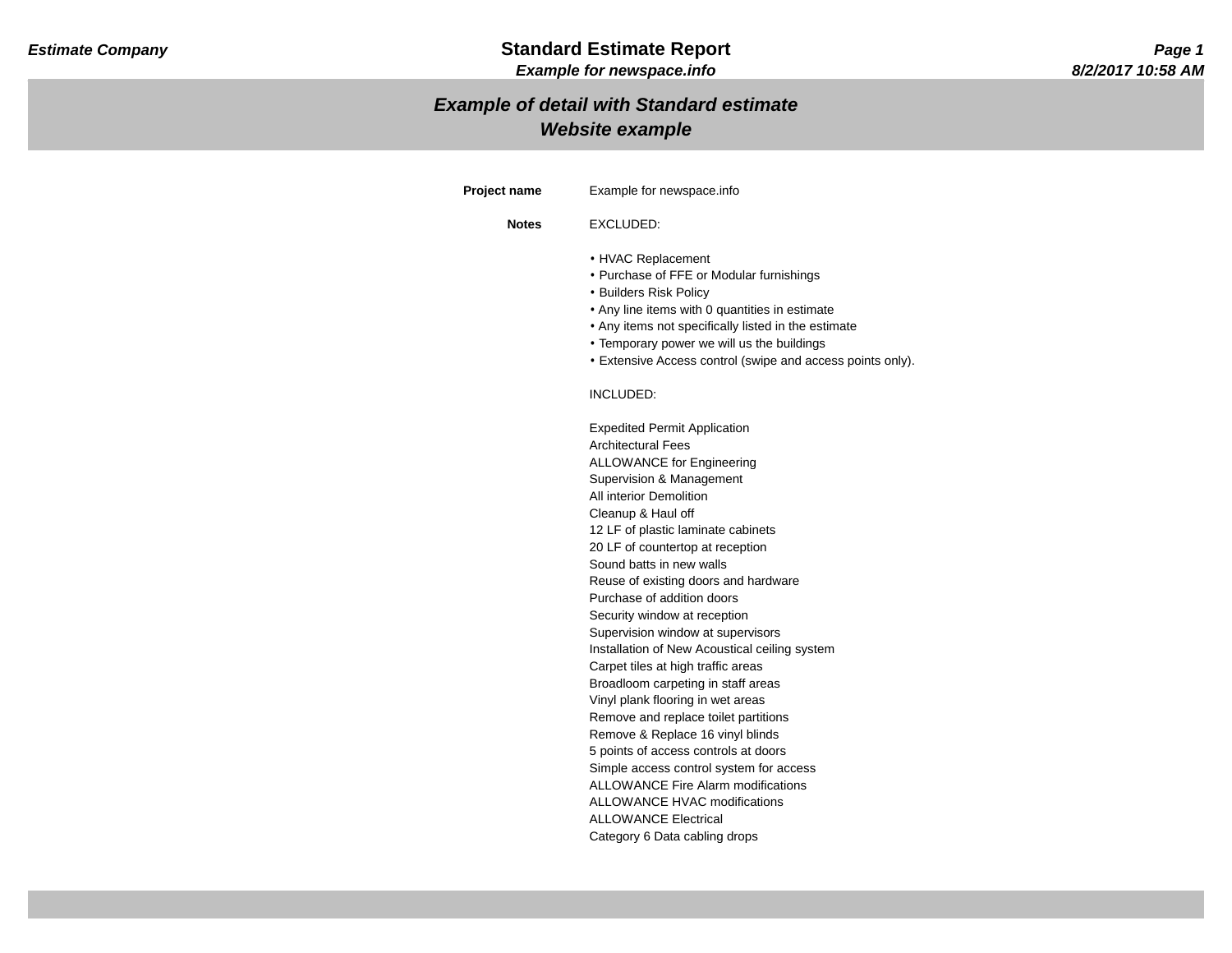**Notes**

**Report format** Sorted by 'Group phase/Phase' 'Detail' summary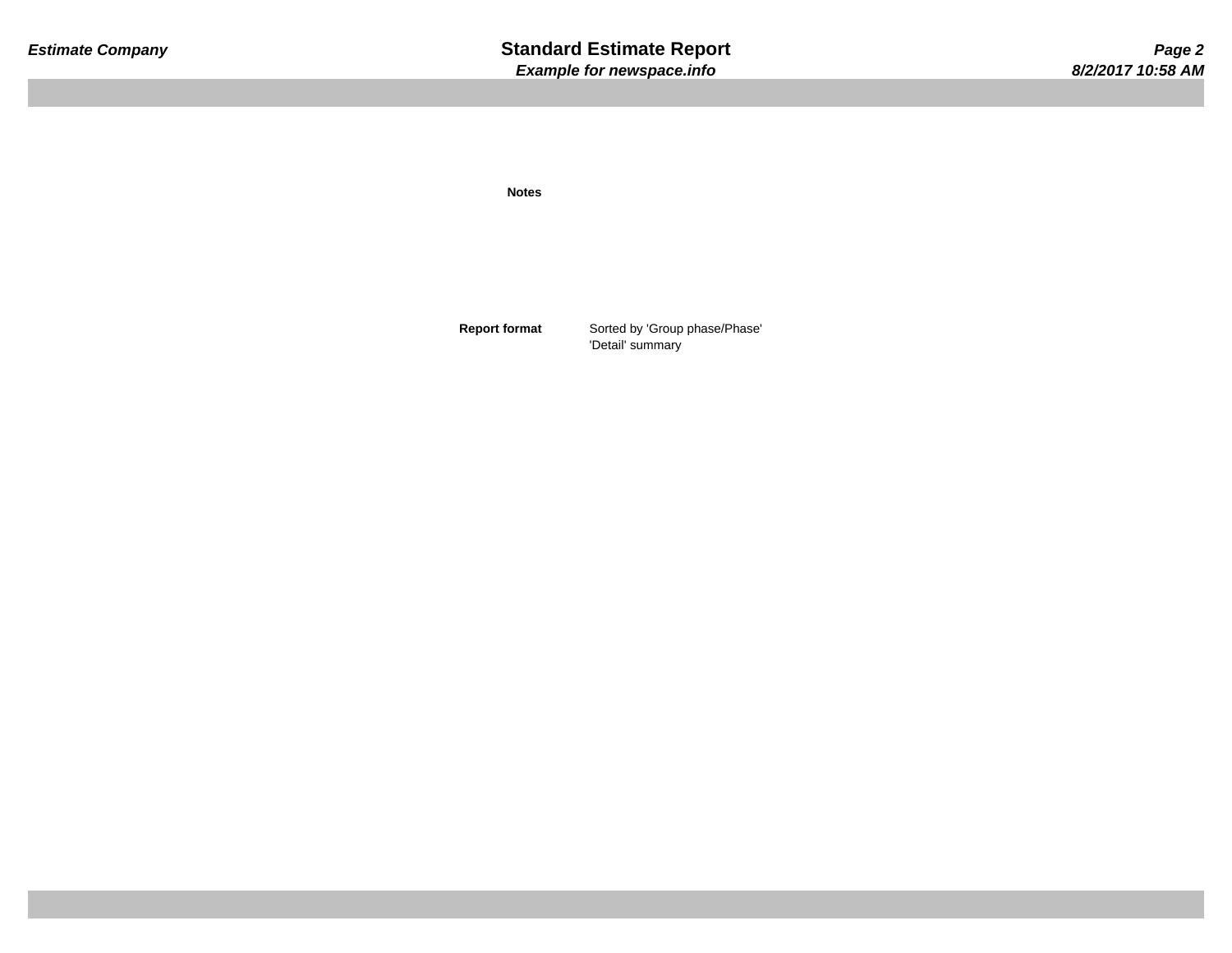|             |              |                                                                                                                                                                                                      |                    | <b>Material</b> | Subcontract |      | Other            | <b>Total</b> |
|-------------|--------------|------------------------------------------------------------------------------------------------------------------------------------------------------------------------------------------------------|--------------------|-----------------|-------------|------|------------------|--------------|
| Item        |              | <b>Description</b>                                                                                                                                                                                   | <b>Takeoff Qty</b> | <b>Amount</b>   | Amount      | Name | <b>Amount</b>    | Amount       |
| 01-11-00.00 |              | <b>Summary Of Work</b>                                                                                                                                                                               |                    |                 |             |      |                  |              |
| 01-11-26.30 |              | <b>Permit for Construction</b><br>0015 NON EXPEDITED Permit for Construction<br>0020 ADD EXPEDITED COST TO Non- Expedited<br>Permit for Construction                                                 |                    |                 |             |      |                  |              |
|             |              | <b>Summary Of Work</b>                                                                                                                                                                               |                    | 0               | 0           |      | 0                | 0            |
| 01-11-31.00 |              | <b>Professional Consultants</b>                                                                                                                                                                      |                    |                 |             |      |                  |              |
| 01-11-31.30 | 0020<br>0030 | <b>Engineering Fees</b><br>0010 Alteration Project Electrical Engineer<br>Alteration Project Mechanical Engineer<br><b>Alteration Project Structural Engineer</b><br><b>Professional Consultants</b> |                    | 0               | 0           |      | $\boldsymbol{o}$ | 0            |
| 01-31-00.00 |              | <b>Project Management And Coordination</b>                                                                                                                                                           |                    |                 |             |      |                  |              |
| 01-31-13.20 | 0220         | <b>Field Personnel</b><br>0160 Field Tech level 1<br>Field Personnel, Project manager<br>0280 Field Personnel, Superintendent,                                                                       |                    |                 |             |      |                  |              |
|             |              | <b>Project Management And</b><br>Coordination                                                                                                                                                        |                    | 0               | 0           |      | 0                | $\Omega$     |
| 01-51-13.00 |              | <b>Temporary Electricity</b>                                                                                                                                                                         |                    |                 |             |      |                  |              |
| 01-51-13.80 |              | <b>Temporary Utilities</b><br>0450 Temporary Power lighting & Small Tools                                                                                                                            |                    | $\blacksquare$  |             |      |                  |              |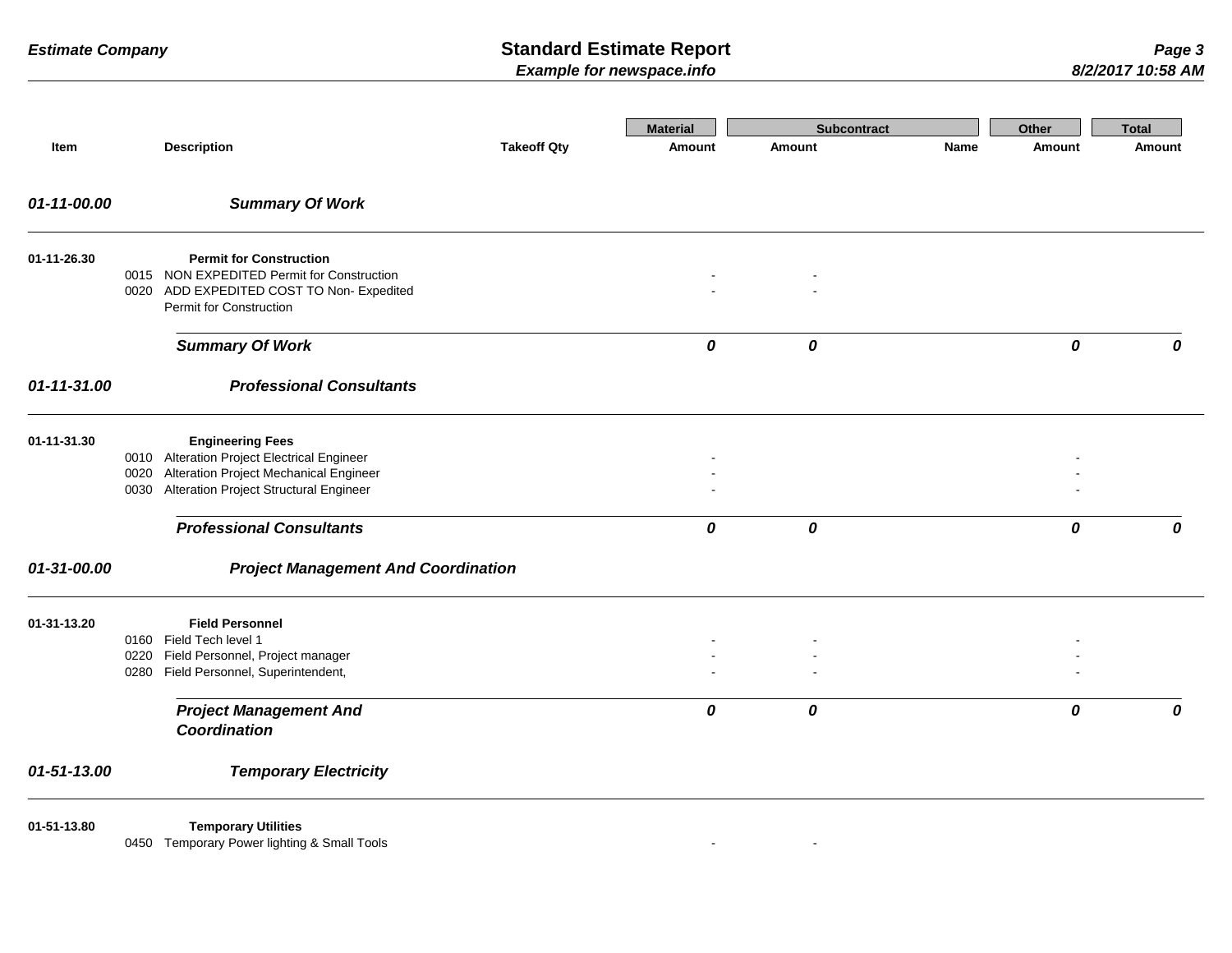| Item        | <b>Description</b>                                                                                                                                                                               | <b>Takeoff Qty</b> | <b>Material</b><br>Amount | <b>Subcontract</b><br><b>Amount</b> | Name | Other<br>Amount | <b>Total</b><br><b>Amount</b> |
|-------------|--------------------------------------------------------------------------------------------------------------------------------------------------------------------------------------------------|--------------------|---------------------------|-------------------------------------|------|-----------------|-------------------------------|
|             | <b>Temporary Electricity</b>                                                                                                                                                                     |                    | 0                         | 0                                   |      | 0               | 0                             |
| 02-41-20.00 | <b>Selective Interior Demolition</b>                                                                                                                                                             |                    |                           |                                     |      |                 |                               |
| 02-41-20.10 | <b>Selective Interior Demolition Complete</b><br>0200 COMPLETE- Others -Selective interior demolition<br>removed to GC provided Dumpster                                                         |                    |                           |                                     |      |                 |                               |
| 02-41-20.40 | <b>Trades interior Demo Coordination</b><br>0130 Ceramic or Porcelian removed and placed in GC<br>provided Dumpster<br>0150 Flooring demolition removed to GC provided                           |                    |                           |                                     |      |                 |                               |
|             | Dumpster<br>0150 Wallcovering demolition removed & skimcoated<br>to level 4 finish<br>0200 HVAC (Essential) Trade coordination of                                                                |                    |                           |                                     |      |                 |                               |
|             | demolition removed to GC provided Dumpster<br>0300 PLUMBING (Essential) Trade coordination of<br>demolition removed to GC provided Dumpster<br>0500 ELECTRICAL (Essential) Trade coordination of |                    |                           |                                     |      |                 |                               |
|             | demiolition removed to GC provided Dumpster                                                                                                                                                      |                    |                           |                                     |      |                 |                               |
|             | <b>Selective Interior Demolition</b>                                                                                                                                                             |                    | 0                         | 0                                   |      | 0               | 0                             |
| 06-22-13.00 | <b>Standard Pattern Wood Trim</b>                                                                                                                                                                |                    |                           |                                     |      |                 |                               |
| 06-22-13.15 | <b>Moldings, Base</b><br>0550 WB 4-1/2" or larger paint grade baseboard MDF 1<br>Piece, 9/16" thick                                                                                              |                    |                           |                                     |      |                 |                               |
| 06-22-13.30 | <b>Moldings, Casings</b><br>0085 Moldings, casings, apron, 9/16" x 2-1/2", pine                                                                                                                  |                    |                           |                                     |      |                 |                               |
| 06-22-13.35 | <b>Moldings, Ceilings</b><br>2600 Moldings, ceilings, crown, MDF Paint Grade 9/16"<br>x 3-5/8"                                                                                                   |                    |                           |                                     |      |                 |                               |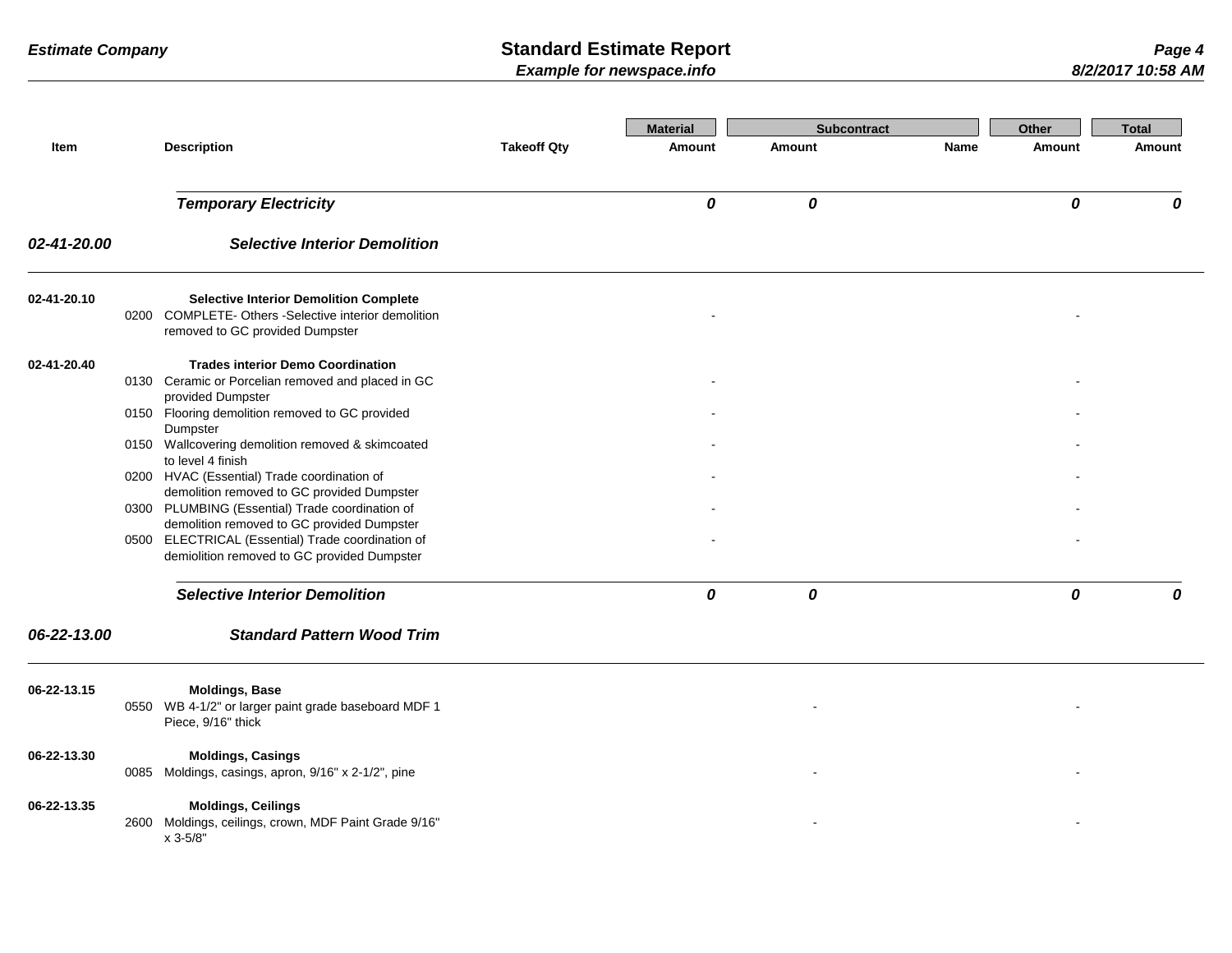|             |                                                                                                                                                                                                                                        |                    | <b>Material</b> | <b>Subcontract</b> |             | Other  | <b>Total</b> |
|-------------|----------------------------------------------------------------------------------------------------------------------------------------------------------------------------------------------------------------------------------------|--------------------|-----------------|--------------------|-------------|--------|--------------|
| Item        | <b>Description</b>                                                                                                                                                                                                                     | <b>Takeoff Qty</b> | <b>Amount</b>   | Amount             | <b>Name</b> | Amount | Amount       |
|             | <b>Standard Pattern Wood Trim</b>                                                                                                                                                                                                      |                    | 0               | 0                  |             | 0      | 0            |
| 07-21-16.00 | <b>Blanket Insulation</b>                                                                                                                                                                                                              |                    |                 |                    |             |        |              |
| 07-21-16.10 | <b>Blanket Insulation For Floors/Ceilings</b><br>4100 Rock Wool insulation for walls / floors / ceilings,<br>3-1/2" thick, R13, incl. spring type wire fasteners                                                                       |                    |                 |                    |             |        |              |
| 07-21-16.20 | <b>Blanket Insulation For Walls</b><br>0820 Fiberglass insulation, unfaced, batts or blankets<br>for walls or ceilings, 3-1/2" thick, R13, 15" wide<br>0836 Wall / ceiling insul., unfaced fiberglass, 3-1/2"<br>thick, R-15, 23" wide |                    |                 |                    |             |        |              |
|             | <b>Blanket Insulation</b>                                                                                                                                                                                                              |                    | 0               | 0                  |             | 0      | 0            |
| 07-92-00.00 | <b>Joint Sealants</b>                                                                                                                                                                                                                  |                    |                 |                    |             |        |              |
| 07-92-10.10 | <b>Caulking And Sealant Options</b><br>3900 Caulking & Sealants, polyurethane, bulk, in place,<br>1 or 2 component, 1" x 1/2"                                                                                                          |                    |                 |                    |             |        |              |
|             | <b>Joint Sealants</b>                                                                                                                                                                                                                  |                    | 0               | 0                  |             | 0      | 0            |
| 08-12-13.00 | <b>Hollow Metal Frames</b>                                                                                                                                                                                                             |                    |                 |                    |             |        |              |
| 08-12-13.13 | <b>Standard Hollow Metal Frames</b><br>0100 Frames, steel, knock down, single, 16 ga., up to<br>5-3/4" deep, 7'-0" h x 3'-0" w                                                                                                         |                    |                 |                    |             |        |              |
|             | <b>Hollow Metal Frames</b>                                                                                                                                                                                                             |                    | 0               | 0                  |             | 0      | 0            |
| 08-14-16.00 | <b>Flush Wood Doors</b>                                                                                                                                                                                                                |                    |                 |                    |             |        |              |
| 08-14-16.09 | <b>Smooth Wood Doors</b>                                                                                                                                                                                                               |                    |                 |                    |             |        |              |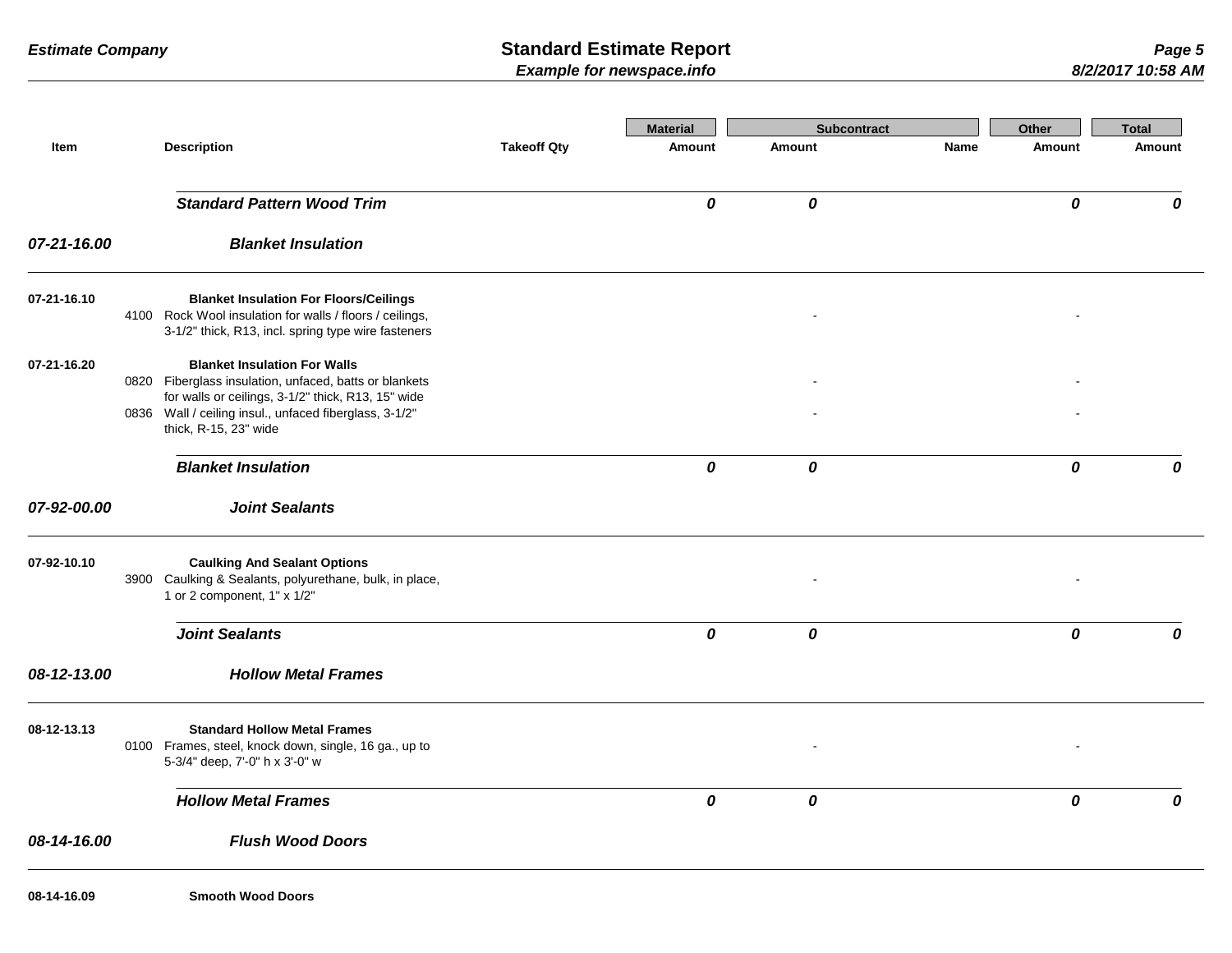|                             |                                                                                                                                                                                                             |                    | <b>Material</b> | <b>Subcontract</b> |      | Other  | <b>Total</b> |
|-----------------------------|-------------------------------------------------------------------------------------------------------------------------------------------------------------------------------------------------------------|--------------------|-----------------|--------------------|------|--------|--------------|
| Item                        | <b>Description</b>                                                                                                                                                                                          | <b>Takeoff Qty</b> | <b>Amount</b>   | Amount             | Name | Amount | Amount       |
| 08-14-16.09<br>$\mathsf{n}$ | <b>Smooth Wood Doors</b><br>2185 Wood door, interior, 1-3/4", 5 ply solid core, birch<br>face, to 3070                                                                                                      |                    |                 |                    |      |        |              |
|                             | <b>Flush Wood Doors</b>                                                                                                                                                                                     |                    | 0               | 0                  |      | 0      | 0            |
| 08-41-26.00                 | <b>All-Glass Entrances And Storefronts</b>                                                                                                                                                                  |                    |                 |                    |      |        |              |
| 08-41-26.10                 | <b>Window Walls Aluminum, Stock</b><br>1220 Window walls, aluminum, double glazed acoustical<br>window wall for airports, incl 1"thick glass with<br>2"x4-1/2"tube frame upper half, safety glass<br>bottom |                    |                 |                    |      |        |              |
|                             | <b>All-Glass Entrances And</b><br><b>Storefronts</b>                                                                                                                                                        |                    | 0               | 0                  |      | 0      | 0            |
| 08-51-13.00                 | <b>Aluminum Windows</b>                                                                                                                                                                                     |                    |                 |                    |      |        |              |
| 08-51-13.20                 | <b>Aluminum Windows</b><br>7000 Aluminum punched window, 1/2" Tempered<br>glass, fixed, standard colors                                                                                                     |                    |                 |                    |      |        |              |
|                             | <b>Aluminum Windows</b>                                                                                                                                                                                     |                    | 0               | 0                  |      | 0      | 0            |
| 08-53-13.00                 | <b>Vinyl Windows</b>                                                                                                                                                                                        |                    |                 |                    |      |        |              |
| 08-53-13.50                 | <b>Vinyl Picture Windows</b><br>0500 Windows, Vinyl Custom made white finish, low E,<br>exterior jamb & Trim                                                                                                |                    |                 |                    |      |        |              |
|                             | <b>Vinyl Windows</b>                                                                                                                                                                                        |                    | 0               | 0                  |      | 0      | 0            |
| 08-71-13.00                 | <b>Automatic Door Operators</b>                                                                                                                                                                             |                    |                 |                    |      |        |              |
| 08-71-20.15                 | <b>Hardware</b>                                                                                                                                                                                             |                    |                 |                    |      |        |              |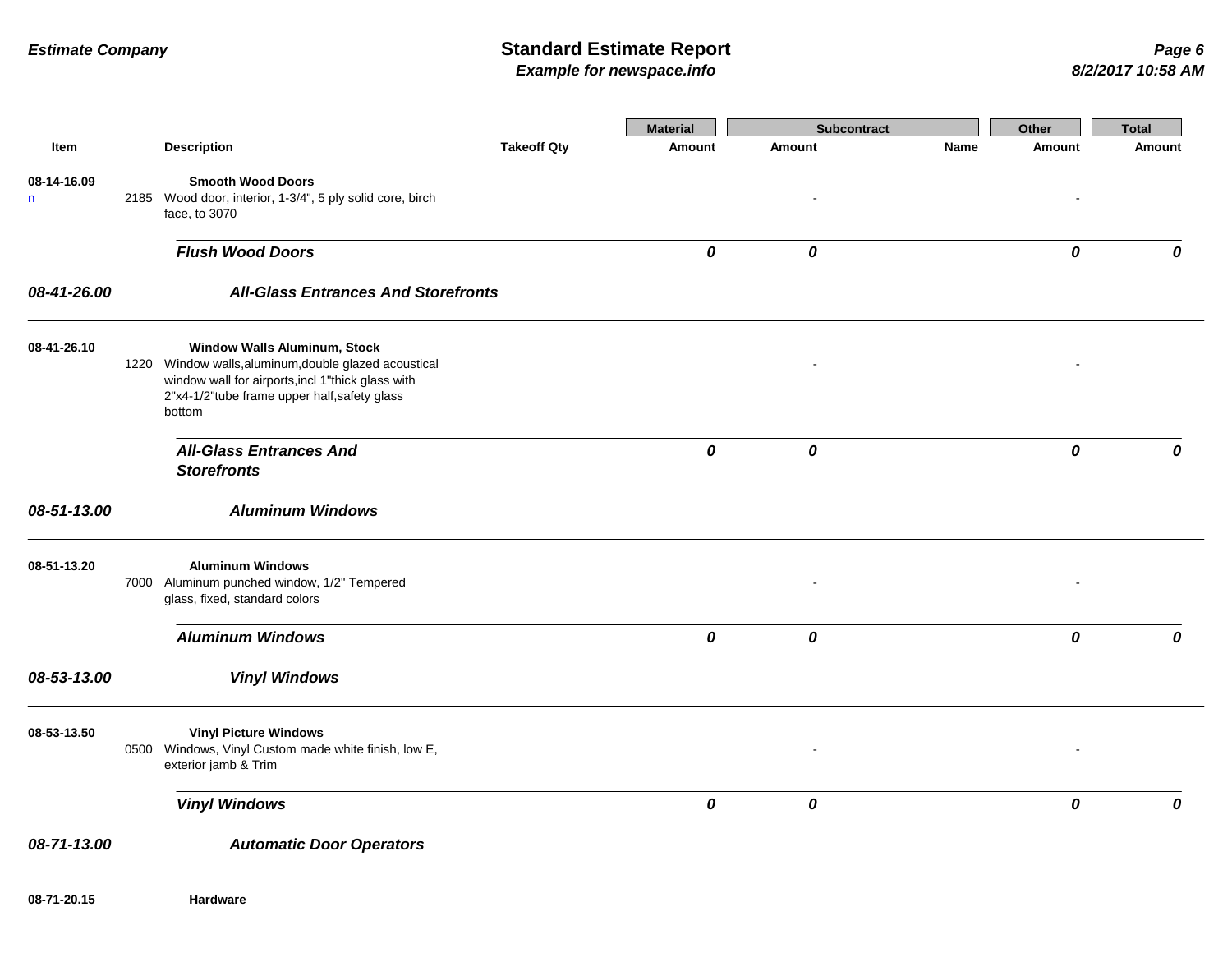|              |                                                        |                    | <b>Material</b> | <b>Subcontract</b> |      | Other  | <b>Total</b> |
|--------------|--------------------------------------------------------|--------------------|-----------------|--------------------|------|--------|--------------|
| Item         | <b>Description</b>                                     | <b>Takeoff Qty</b> | Amount          | <b>Amount</b>      | Name | Amount | Amount       |
| 08-71-20.15  | Hardware                                               |                    |                 |                    |      |        |              |
| n            | 5000 Standard, door hardware, interior passage, single |                    |                 |                    |      |        |              |
| n            | 5030 Standard, door hardware, interior keyed, single   |                    |                 |                    |      |        |              |
| n            | 5060 Standard, door hardware, exterior keyed, single,  |                    |                 |                    |      |        |              |
|              | non-panic                                              |                    |                 |                    |      |        |              |
| $\mathsf{n}$ | 5075 Standard, door hardware, exterior keyed, pair, w/ |                    |                 |                    |      |        |              |
|              | panic<br>6000 Add for electric strike release          |                    |                 |                    |      |        |              |
|              | 6010 Add for card reader, multi-code                   |                    |                 |                    |      |        |              |
|              | 6020 Add for door holder, electro-magnetic             |                    |                 |                    |      |        |              |
|              | 6200 Add for door holder, electro-magnetic, comb       |                    |                 |                    |      |        |              |
|              | holder and closer                                      |                    |                 |                    |      |        |              |
| 08-71-20.30  | <b>Door Closers</b>                                    |                    |                 |                    |      |        |              |
|              | 0020 Door hardware, door closer, rack and pinion,      |                    |                 |                    |      |        |              |
|              | adjustable backcheck, 3 way mount, all sizes,          |                    |                 |                    |      |        |              |
|              | regular arm                                            |                    |                 |                    |      |        |              |
|              |                                                        |                    |                 |                    |      |        |              |
| 08-71-20.45  | <b>Peepholes</b><br>2010 Door hardware, peephole       |                    |                 |                    |      |        |              |
|              |                                                        |                    |                 |                    |      |        |              |
| 08-71-20.50  | <b>Door Stops</b>                                      |                    |                 |                    |      |        |              |
|              | 0020 Door hardware, doorstops, holder and bumper,      |                    |                 |                    |      |        |              |
|              | floor or wall                                          |                    |                 |                    |      |        |              |
| 08-71-20.65  | <b>Thresholds</b>                                      |                    |                 |                    |      |        |              |
|              | 2300 Threshold, aluminum, ADA, 4" wide x 36" long      |                    |                 |                    |      |        |              |
|              |                                                        |                    |                 |                    |      |        |              |
| 08-71-20.90  | <b>Hinges</b>                                          |                    |                 |                    |      |        |              |
|              | 0012 Door hardware, hinges, full mortise, average      |                    |                 |                    |      |        |              |
|              | frequency, steel base, USP, 4-1/2" x 4-1/2"            |                    |                 |                    |      |        |              |
|              | <b>Automatic Door Operators</b>                        |                    | 0               | 0                  |      | 0      | 0            |
| 08-81-00.00  | <b>Glass Glazing</b>                                   |                    |                 |                    |      |        |              |
| 08-81-10.10  | Various Types And Thickness Of Float Glass             |                    |                 |                    |      |        |              |
|              | 0200 Float Glass, clear, tempered, 3/16" thick         |                    |                 |                    |      |        |              |
|              | 1725 Door View Panel tempered, clear, 3/8" thick       |                    |                 |                    |      |        |              |
|              | 1750 Door Sidelight tempered, clear, 3/8" thick        |                    |                 |                    |      |        |              |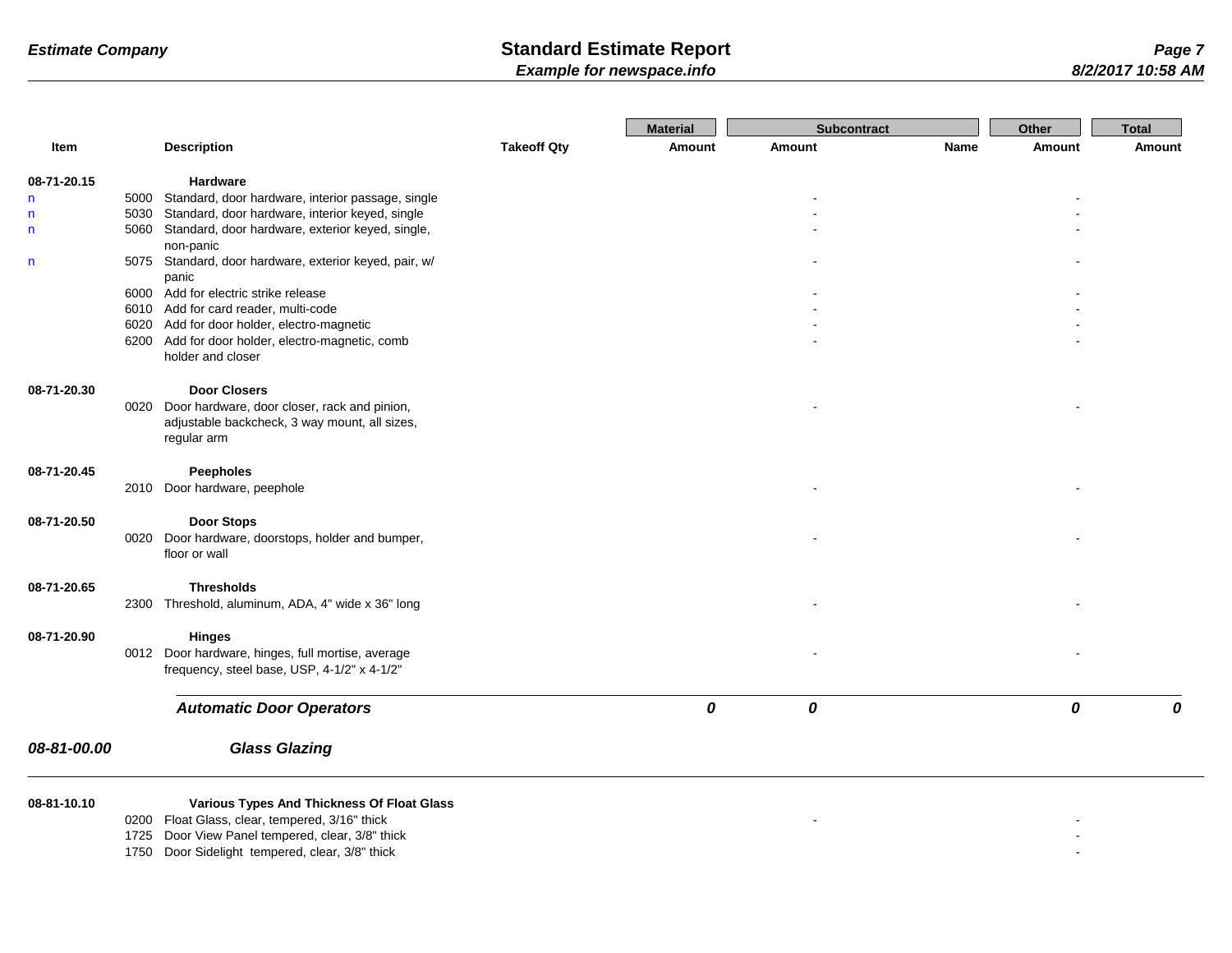|             |                                                                   |                                                          |                    | <b>Material</b>    | <b>Subcontract</b> |      | Other     | <b>Total</b> |
|-------------|-------------------------------------------------------------------|----------------------------------------------------------|--------------------|--------------------|--------------------|------|-----------|--------------|
| Item        | <b>Description</b>                                                |                                                          | <b>Takeoff Qty</b> | Amount             | Amount             | Name | Amount    | Amount       |
|             | <b>Glass Glazing</b>                                              |                                                          |                    | 0                  | 0                  |      | 0         | 0            |
| 08-81-17.00 | <b>Fire Glass</b>                                                 |                                                          |                    |                    |                    |      |           |              |
| 08-81-20.10 | <b>Full Vision</b><br>3/4" glass mullions, 10' high               | 0020 ALLOWANCE Glass, full vision window system,         |                    |                    |                    |      |           |              |
|             | <b>Fire Glass</b>                                                 |                                                          |                    | $\pmb{o}$          | 0                  |      | $\pmb{o}$ | 0            |
| 08-81-55.00 |                                                                   | <b>Window Glass</b>                                      |                    |                    |                    |      |           |              |
| 08-81-55.10 | <b>Sheet Glass</b><br>0700 Window Glass, tempered, 3/16" thick    |                                                          |                    |                    |                    |      |           |              |
|             | <b>Window Glass</b>                                               |                                                          |                    | 0                  | 0                  |      | 0         | 0            |
| 08-83-13.00 |                                                                   | <b>Mirrored Glass Glazing</b>                            |                    |                    |                    |      |           |              |
| 08-83-13.10 | <b>Mirrors</b><br>2010 Mirrors, stock sizes, one way transparent, | bathroom, unframed, laminated, 1/4" thick                |                    |                    |                    |      |           |              |
|             | <b>Mirrored Glass Glazing</b>                                     |                                                          |                    | $\pmb{\mathit{o}}$ | 0                  |      | 0         | 0            |
| 08-87-00.00 |                                                                   | <b>Glazing Surface Films</b>                             |                    |                    |                    |      |           |              |
| 08-87-13.10 | <b>Solar Films On Glass</b><br>maximum                            | 2050 Reflective Glass, solar film on glass, excl. glass, |                    |                    |                    |      |           |              |
|             | <b>Glazing Surface Films</b>                                      |                                                          |                    | 0                  | 0                  |      | 0         | 0            |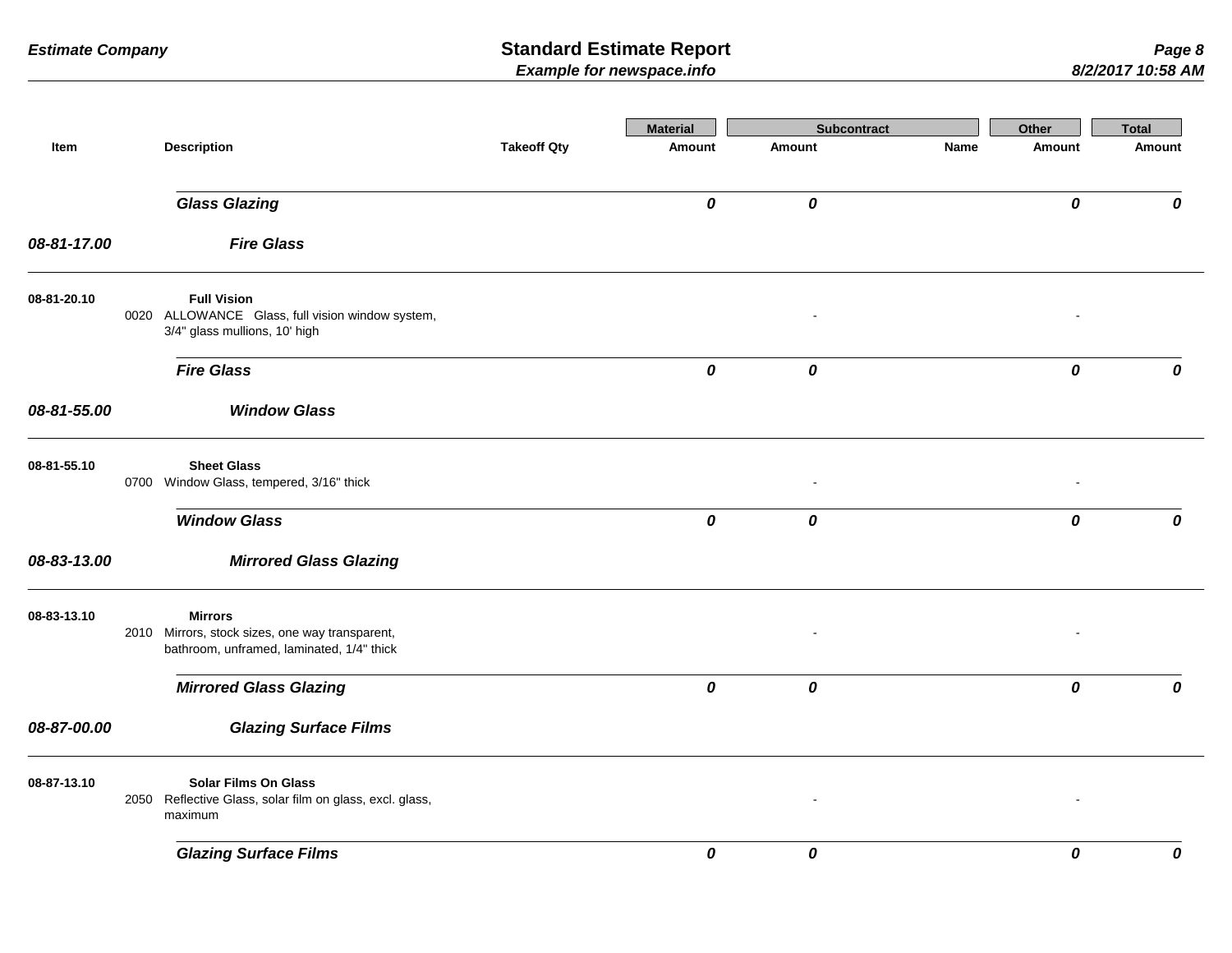|             |      |                                                                                                                                                                                            |                    | <b>Material</b> | <b>Subcontract</b> |      | Other  | <b>Total</b> |
|-------------|------|--------------------------------------------------------------------------------------------------------------------------------------------------------------------------------------------|--------------------|-----------------|--------------------|------|--------|--------------|
| Item        |      | <b>Description</b>                                                                                                                                                                         | <b>Takeoff Qty</b> | Amount          | Amount             | Name | Amount | Amount       |
| 08-87-53.00 |      | <b>Security Films</b>                                                                                                                                                                      |                    |                 |                    |      |        |              |
| 08-87-53.10 |      | <b>Security Film</b><br>0210 Security Film, clear, 32000 psi tensile strength,<br>.006" thick, install for mechanical anchorage,<br>adhered to glass                                       |                    |                 |                    |      |        |              |
|             |      | <b>Security Films</b>                                                                                                                                                                      |                    | 0               | 0                  |      | 0      | 0            |
| 09-01-00.00 |      | <b>Maintenance Of Finishes</b>                                                                                                                                                             |                    |                 |                    |      |        |              |
| 09-01-70.10 |      | <b>Gypsum Wallboard Repairs</b><br>0150 Gypsum wallboard, repairs, cut square, patch,<br>sand and finish, holes, 2" to 4" square<br>0210 G.W.B. repair, cut square, patch, tape and finish |                    |                 |                    |      |        |              |
|             |      | holes, 16" by 48"<br>0500 G.W.B. repair, skim coat surface with joint<br>compound                                                                                                          |                    |                 |                    |      |        |              |
|             |      | <b>Maintenance Of Finishes</b>                                                                                                                                                             |                    | 0               | 0                  |      | 0      | 0            |
| 09-05-05.00 |      | <b>Selective Finishes Demolition</b>                                                                                                                                                       |                    |                 |                    |      |        |              |
| 09-05-05.10 |      | <b>Selective Demolition, Ceilings</b><br>1250 Ceiling demolition, suspended ceiling, mineral<br>fiber, on suspension system, remove                                                        |                    |                 |                    |      |        |              |
| 09-05-05.20 |      | <b>Selective Demolition, Flooring</b><br>0400 Flooring demolition, carpet, bonded, includes<br>surface scraping                                                                            |                    |                 |                    |      |        |              |
|             |      | 0550 Flooring demo, carpet tile, releasable adhesive<br>0900 Flooring demolition, vinyl composition tile, 12" x<br>12"                                                                     |                    |                 |                    |      |        |              |
| 09-05-05.30 | 2020 | Flooring demolition, tile, ceramic, mud set<br><b>Selective Demolition, Walls And Partitions</b><br>5040 Walls and partitions demolition, wallcovering,<br>wallpaper, designer             |                    |                 |                    |      |        |              |
|             |      |                                                                                                                                                                                            |                    |                 |                    |      |        |              |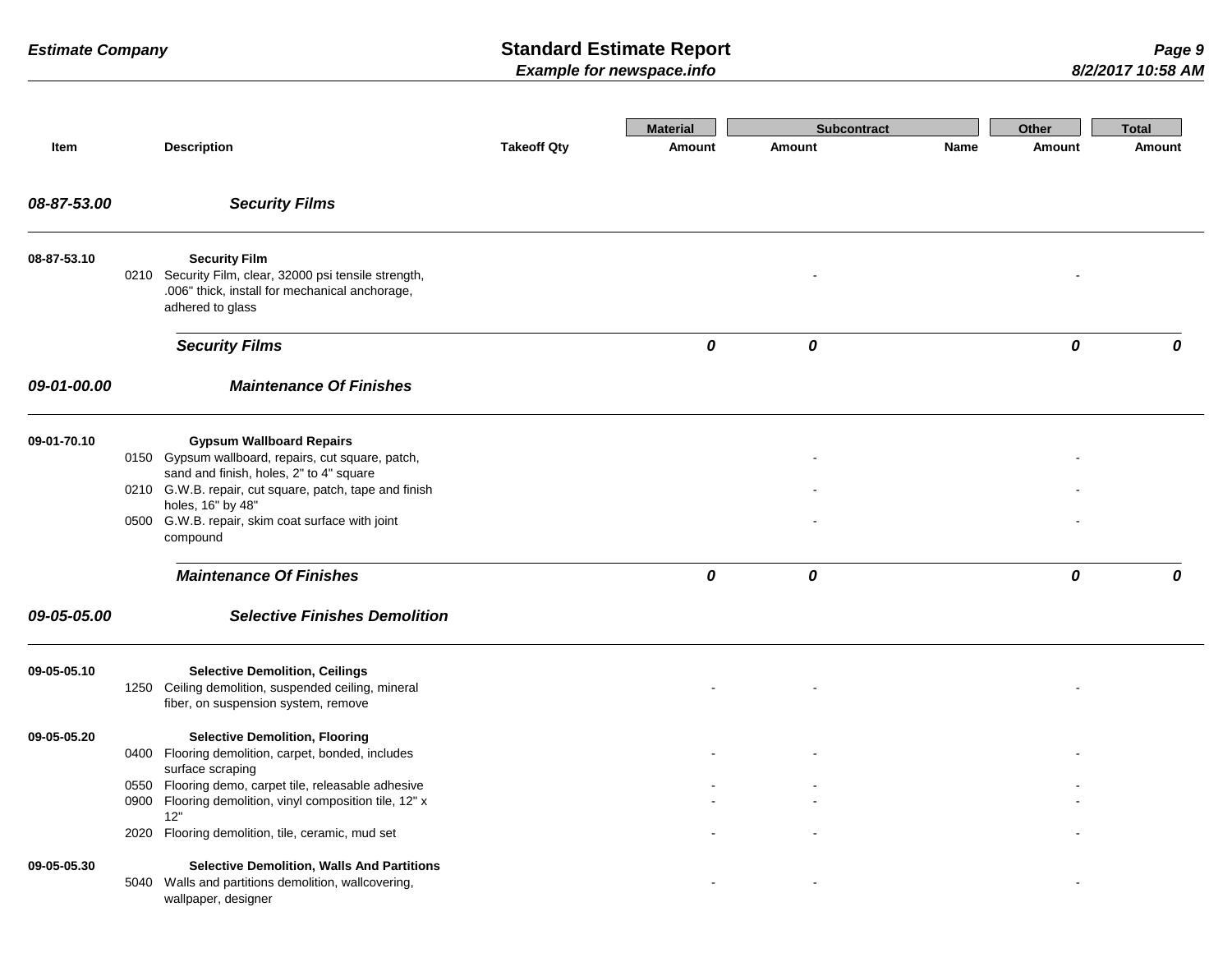|             |                                                                                                                                                           |                    | <b>Material</b> | <b>Subcontract</b> |      | <b>Other</b> | <b>Total</b> |
|-------------|-----------------------------------------------------------------------------------------------------------------------------------------------------------|--------------------|-----------------|--------------------|------|--------------|--------------|
| Item        | <b>Description</b>                                                                                                                                        | <b>Takeoff Qty</b> | <b>Amount</b>   | Amount             | Name | Amount       | Amount       |
|             | <b>Selective Finishes Demolition</b>                                                                                                                      |                    | 0               | 0                  |      | 0            | 0            |
| 09-21-16.00 | <b>Gypsum Board Assemblies</b>                                                                                                                            |                    |                 |                    |      |              |              |
| 09-21-16.33 | <b>Partition Wall</b>                                                                                                                                     |                    |                 |                    |      |              |              |
| n           | 3850 Partition wall, interior paint ready level 4 finish,<br>metal studs, 3 5/8" wide, 16" o.c., 8' 12' high, 5/8"<br>gypsum drywall each side            |                    |                 |                    |      |              |              |
| n           | 3875 Partition wall, Rated 1 Hr interior paint ready level<br>4 finish, metal studs, 3 5/8" wide, 16" o.c., 8' 12'<br>high, 5/8" gypsum drywall each side |                    |                 |                    |      |              |              |
|             | <b>Gypsum Board Assemblies</b>                                                                                                                            |                    | 0               | 0                  |      | 0            | 0            |
| 09-29-00.00 | <b>Gypsum Board</b>                                                                                                                                       |                    |                 |                    |      |              |              |
| 09-29-10.30 | <b>Gypsum Board</b><br>0100 Gypsum wallboard, restoration, reconfiguration or<br>repairs                                                                  |                    |                 |                    |      |              |              |
|             | <b>Gypsum Board</b>                                                                                                                                       |                    | 0               | 0                  |      | 0            | 0            |
| 09-30-13.00 | <b>Ceramic Tiling</b>                                                                                                                                     |                    |                 |                    |      |              |              |
| 09-30-13.10 | <b>Ceramic Tile</b>                                                                                                                                       |                    |                 |                    |      |              |              |
|             | 0022 CT-1 Tile Ceramic, thinset, Standard grade                                                                                                           |                    |                 |                    |      |              |              |
|             | Florida Tile<br>0022 CT-2 Tile Porcelain, thinset, Standard grade                                                                                         |                    |                 |                    |      |              |              |
|             | Florida Tile                                                                                                                                              |                    |                 |                    |      |              |              |
|             | 0700 CTB 1 Tile Ceramic, Straight base, Schulder cap,                                                                                                     |                    |                 |                    |      |              |              |
|             | thin set, 4-1/4" x 4-1/4" Florida Tile Standard                                                                                                           |                    |                 |                    |      |              |              |
|             | 0700 CTB 2 Tile Ceramic, Cove base, thin set, 4-1/4" x<br>4-1/4" Florida Tile Standard                                                                    |                    |                 |                    |      |              |              |
|             | <b>Ceramic Tiling</b>                                                                                                                                     |                    | 0               | 0                  |      | 0            | 0            |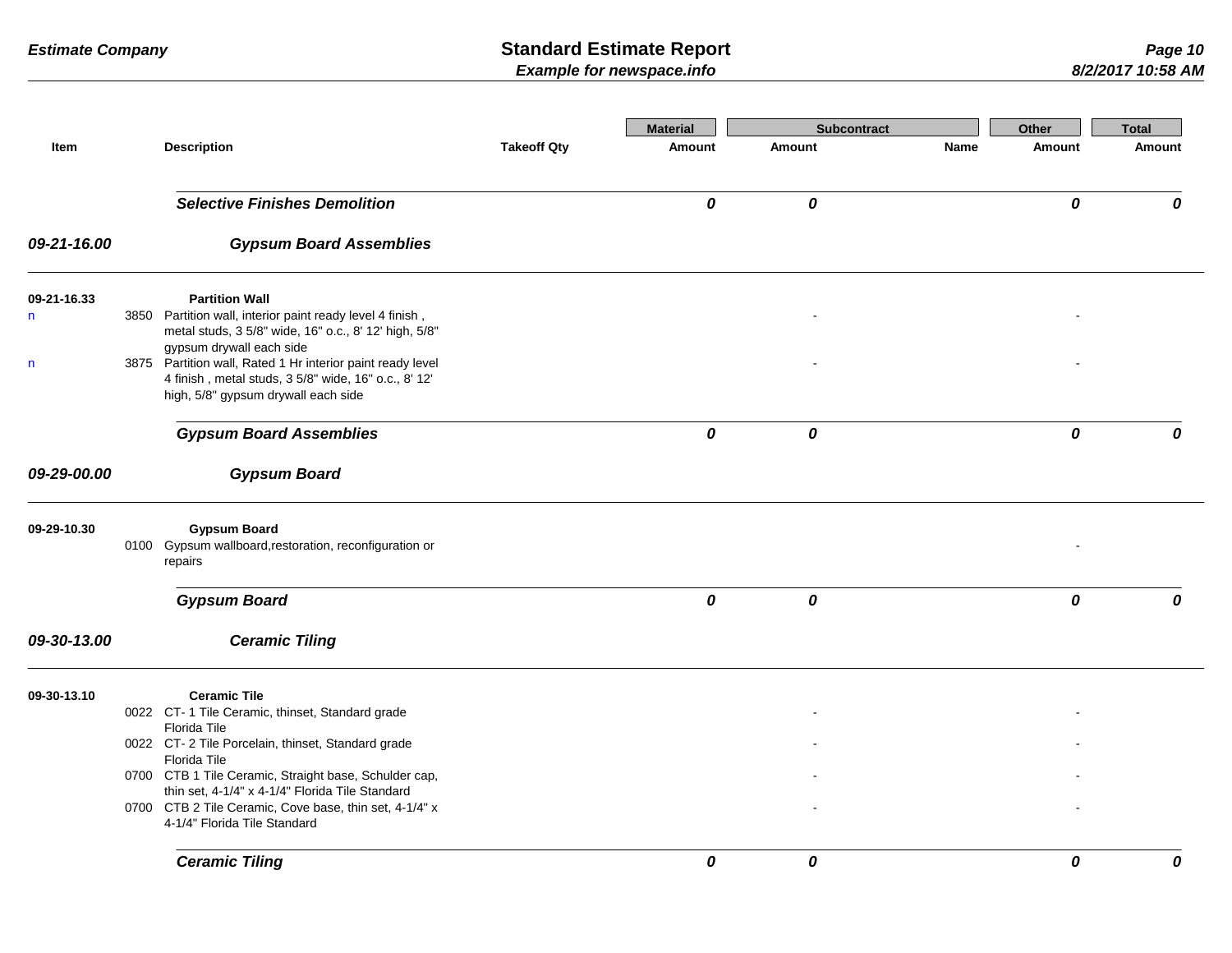- -

- -

| <b>Estimate Company</b> |     | <b>Standard Estimate Report</b><br><b>Example for newspace.info</b>                                                               |                    |                 |                    | Page 11<br>8/2/2017 10:58 AM |        |        |
|-------------------------|-----|-----------------------------------------------------------------------------------------------------------------------------------|--------------------|-----------------|--------------------|------------------------------|--------|--------|
|                         |     |                                                                                                                                   |                    | <b>Material</b> | <b>Subcontract</b> |                              | Other  | Total  |
| Item                    |     | <b>Description</b>                                                                                                                | <b>Takeoff Qty</b> | Amount          | Amount             | Name                         | Amount | Amount |
| 09-51-23.00             |     | <b>Acoustical Tile Ceilings</b>                                                                                                   |                    |                 |                    |                              |        |        |
| 09-51-23.10             |     | <b>Suspended Acoustic Ceiling Tiles</b>                                                                                           |                    |                 |                    |                              |        |        |
|                         |     | 050 Suspended Acoustic Ceiling Tiles Lump Sum Bid                                                                                 |                    |                 |                    |                              |        |        |
|                         |     | 050 ACT-2 Suspended Acoustic Ceiling Tiles Match<br>Existing with new                                                             |                    |                 |                    |                              |        |        |
|                         | 050 | ACT-3 Suspended Acoustic Ceiling Tiles Match<br>Existing by salvage                                                               |                    |                 |                    |                              |        |        |
|                         |     | 1125 ACT- 1 Suspended Acoustic Ceiling Tiles,<br>mineral Fiber Tile, lay-in, fine texture, 2' x 2' or 2'<br>$x$ 4', $3/4$ " thick |                    |                 |                    |                              |        |        |
|                         |     | 1130 ACT- 1 Suspended Acoustic Ceiling Tiles,<br>mineral Fiber Tile, lay-in, rough texture, 2' x 2' or<br>2' x 4', 3/4" thick     |                    |                 |                    |                              |        |        |
|                         |     | 1130 ACT- 4 Suspended Acoustic Ceiling Tiles,                                                                                     |                    |                 |                    |                              |        |        |

### 2' x 4', 3/4" thick 1130 ACT- 4 Suspended Acoustic Ceiling Tiles, mineral Fiber Tile, lay-in, rough texture, 2' x 4', 3/4" thick

### *Acoustical Tile Ceilings 0 0 0 0*

### *09-65-13.00 Resilient Base And Accessories*

| 09-65-19.00 | <b>Resilient Tile Flooring</b>                                                            |   |                          |  |
|-------------|-------------------------------------------------------------------------------------------|---|--------------------------|--|
|             | <b>Resilient Base And Accessories</b>                                                     | 0 | 0                        |  |
|             | 1150 RB-1 Wall Base Rubber, Johnsonite rubber<br>standard colors, 4" h, .080" thick       |   | $\blacksquare$           |  |
|             | 0700 VB-1 Wall base, vinyl, Mercer straight or cove,<br>standard colors, 4" h, 1/8" thick |   | $\overline{\phantom{a}}$ |  |
| 09-65-13.13 | <b>Resilient Base</b>                                                                     |   |                          |  |

### **09-65-19.10 Miscellaneous Resilient Tile Flooring**

7400 VCT 1 Resilient Flooring, vinyl composition tile, solid, 12" x 12" x 1/8" Mannington or Armstrong

7400 Prep for Occupancy VCT Prewax 12" x 12" x 1/8" Mannington or Armstrong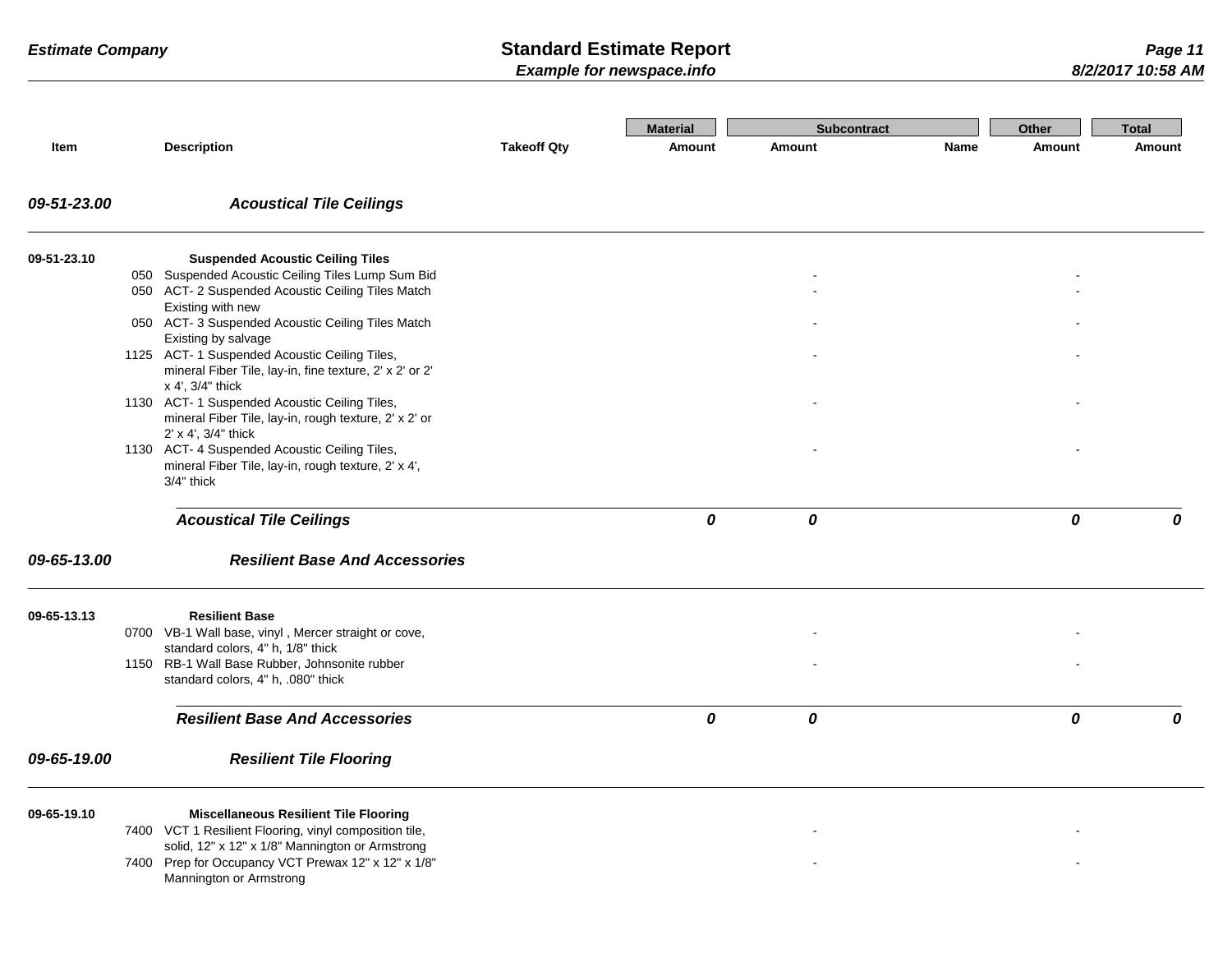|             |                                                                                                                                                                          |                    | <b>Material</b> | <b>Subcontract</b> |      | Other  | <b>Total</b>  |
|-------------|--------------------------------------------------------------------------------------------------------------------------------------------------------------------------|--------------------|-----------------|--------------------|------|--------|---------------|
| Item        | <b>Description</b>                                                                                                                                                       | <b>Takeoff Qty</b> | Amount          | Amount             | Name | Amount | <b>Amount</b> |
|             | <b>Resilient Tile Flooring</b>                                                                                                                                           |                    | 0               | 0                  |      | 0      | 0             |
| 09-68-13.00 | <b>Tile Carpeting</b>                                                                                                                                                    |                    |                 |                    |      |        |               |
| 09-68-13.10 | <b>Carpet Tile</b><br>1100 CP - 2 Philadelphia or Mohawk Carpet Tile 18" x                                                                                               |                    |                 |                    |      |        |               |
|             | 18" or 24" x 24"<br>1100 CP - 3 Custom Tile as specified by Tenant's group                                                                                               |                    |                 |                    |      |        |               |
|             | <b>Tile Carpeting</b>                                                                                                                                                    |                    | 0               | 0                  |      | 0      | 0             |
| 09-68-16.00 | <b>Broadloom Sheet Carpeting</b>                                                                                                                                         |                    |                 |                    |      |        |               |
| 09-68-16.10 | <b>Sheet Carpet</b><br>0700 Carpet, Philadelphia (by SHAW) direct cement,<br>Broadloom level loop, 26 oz., light to medium<br>traffic                                    |                    |                 |                    |      |        |               |
|             | <b>Broadloom Sheet Carpeting</b>                                                                                                                                         |                    | 0               | 0                  |      | 0      | 0             |
| 09-91-13.00 | <b>Exterior Painting</b>                                                                                                                                                 |                    |                 |                    |      |        |               |
| 09-91-13.70 | Doors And Windows, Exterior<br>0140 Paints & Coatings, ext. door frames & trim only,<br>brushwork, primer + 2 coats, exterior latex                                      |                    |                 |                    |      |        |               |
|             | <b>Exterior Painting</b>                                                                                                                                                 |                    | 0               | 0                  |      | 0      | 0             |
| 09-91-23.00 | <b>Interior Painting</b>                                                                                                                                                 |                    |                 |                    |      |        |               |
| 09-91-23.39 | Doors & Windows, Interior Latex, Zero VOC<br>0120 Paints & Coatings, int. latex, zero voc, doors,<br>flush, both sides, roll & brush, finish coat, incl.<br>frame & trim |                    |                 |                    |      |        |               |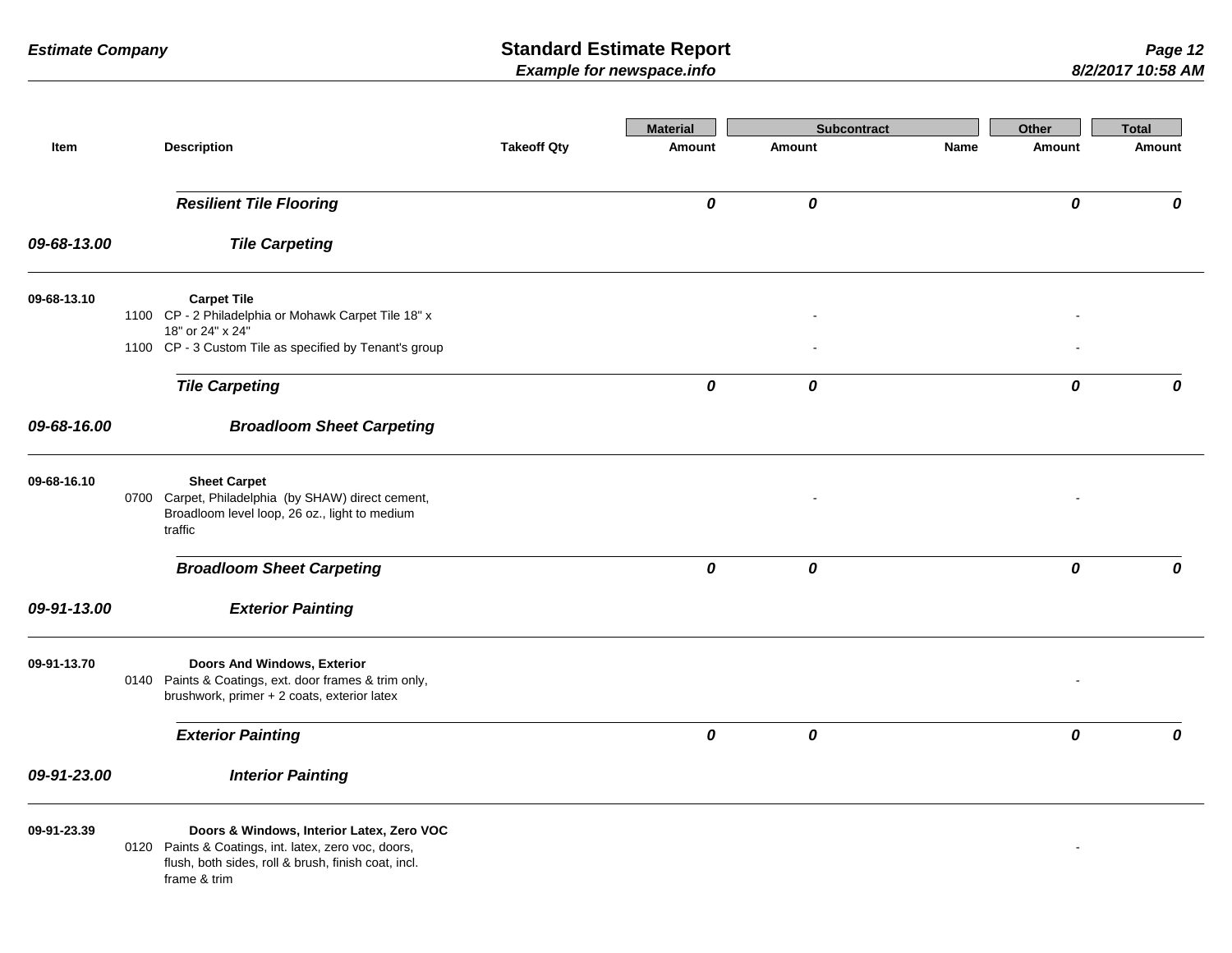|             |                                                                                                             |                    | <b>Material</b> | <b>Subcontract</b> |      | Other  | <b>Total</b>  |
|-------------|-------------------------------------------------------------------------------------------------------------|--------------------|-----------------|--------------------|------|--------|---------------|
| Item        | <b>Description</b>                                                                                          | <b>Takeoff Qty</b> | Amount          | <b>Amount</b>      | Name | Amount | <b>Amount</b> |
| 09-91-23.72 | <b>Walls And Ceilings, Interior</b>                                                                         |                    |                 |                    |      |        |               |
|             | 0800 PT 1 Paints & Coatings, walls & ceilings, interior,                                                    |                    |                 |                    |      |        |               |
|             | Low VOC 2 coats applied to GWB level 4 finish<br>0800 PT 2 Paints & Coatings, Accent Walls interior,        |                    |                 |                    |      |        |               |
|             | Low VOC 2 coats applied to GWB level 4 finish                                                               |                    |                 |                    |      |        |               |
|             | <b>Interior Painting</b>                                                                                    |                    | 0               | 0                  |      | 0      | 0             |
| 10-14-23.00 | <b>Panel Signage</b>                                                                                        |                    |                 |                    |      |        |               |
| 10-14-23.13 | <b>Engraved Panel Signage</b>                                                                               |                    |                 |                    |      |        |               |
|             | 1500 Signs, graphic symbols, adhesive back, 2" x 6"                                                         |                    |                 |                    |      |        |               |
|             | <b>Panel Signage</b>                                                                                        |                    | 0               | 0                  |      | 0      | 0             |
| 10-21-13.00 | <b>Toilet Compartments</b>                                                                                  |                    |                 |                    |      |        |               |
| 10-21-13.13 | <b>Metal Toilet Compartments</b>                                                                            |                    |                 |                    |      |        |               |
|             | 1400 Partitions, toilet, cubicles, floor & ceiling anchored,                                                |                    |                 |                    |      |        |               |
|             | 2100 Toilet cubicles, floor mounted,                                                                        |                    |                 |                    |      |        |               |
|             | 2900 Toilet partitions, overhead braced partitions,                                                         |                    |                 |                    |      |        |               |
|             | <b>Toilet Compartments</b>                                                                                  |                    | 0               | 0                  |      | 0      | 0             |
| 10-28-00.00 | <b>Toilet, Bath, And Laundry Accessories</b>                                                                |                    |                 |                    |      |        |               |
| 10-28-13.13 | <b>Commercial Toilet Accessories</b>                                                                        |                    |                 |                    |      |        |               |
|             | 0610 Wall blocking & wall surface repair                                                                    |                    |                 |                    |      |        |               |
|             | 0610 Toilet Accessories, dispenser units, towel                                                             |                    |                 |                    |      |        |               |
|             | dispenser & waste receptacle, 18 gallon capacity<br>0900 3201 ASI grab bars, straight, stainless steel, 42" |                    |                 |                    |      |        |               |
|             | long                                                                                                        |                    |                 |                    |      |        |               |
|             | 1100 3210 ASI grab bars, straight, stainless steel, 36"                                                     |                    |                 |                    |      |        |               |
|             | long                                                                                                        |                    |                 |                    |      |        |               |
|             | 2300 Toilet Accessories, hand dryer, surface mounted,<br>electric, 110 volt, 20 amp                         |                    |                 |                    |      |        |               |
|             | 4100 Toilet Accessories, mop holder strip, stainless                                                        |                    |                 |                    |      |        |               |
|             | steel, 5 holders, 48" long                                                                                  |                    |                 |                    |      |        |               |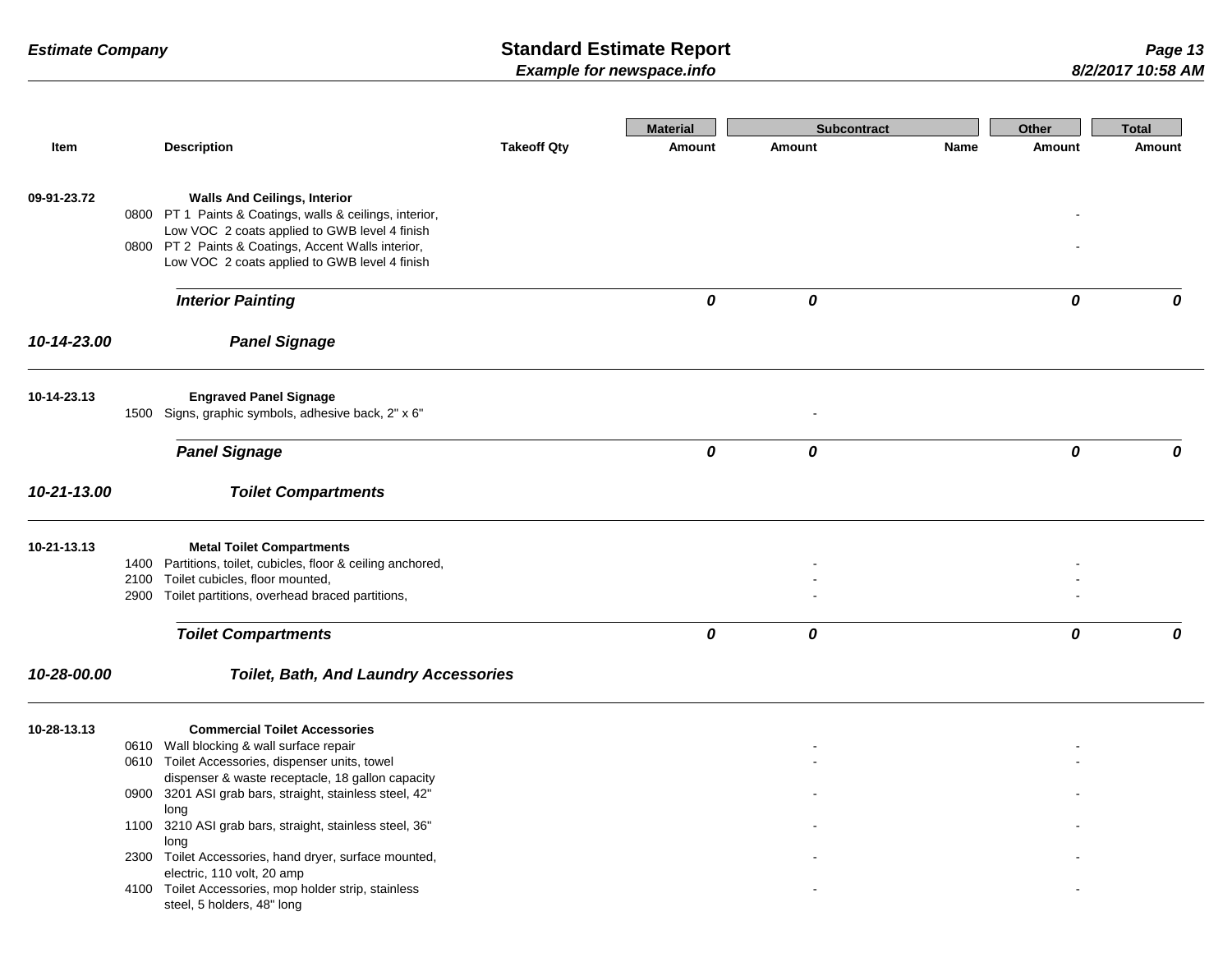|              |                                                                                       |                    | <b>Material</b> | <b>Subcontract</b> |             | Other         | <b>Total</b> |
|--------------|---------------------------------------------------------------------------------------|--------------------|-----------------|--------------------|-------------|---------------|--------------|
| Item         | <b>Description</b>                                                                    | <b>Takeoff Qty</b> | <b>Amount</b>   | <b>Amount</b>      | <b>Name</b> | <b>Amount</b> | Amount       |
| 10-28-13.13  | <b>Commercial Toilet Accessories</b>                                                  |                    |                 |                    |             |               |              |
|              | 4300 Toilet Accessories, robe hook, regular, single                                   |                    |                 |                    |             |               |              |
|              | 4600 0342 Stainless soap dispenser, surface mounted,                                  |                    |                 |                    |             |               |              |
|              | liquid<br>5800 Toilet Accessories, shelf, stainless steel, 8" w x                     |                    |                 |                    |             |               |              |
|              | 24" long, 18 gauge                                                                    |                    |                 |                    |             |               |              |
|              | 6050 Toilet Accessories, toilet seat cover dispenser,                                 |                    |                 |                    |             |               |              |
|              | stainless steel, surface mounted                                                      |                    |                 |                    |             |               |              |
|              | 6100 Toilet Accessories, toilet tissue dispenser,                                     |                    |                 |                    |             |               |              |
|              | stainless steel, surface mounted, single roll                                         |                    |                 |                    |             |               |              |
|              | 6700 Toilet Accessories, towel dispenser, stainless<br>steel, surface mounted         |                    |                 |                    |             |               |              |
|              | <b>Toilet, Bath, And Laundry</b>                                                      |                    | 0               | 0                  |             | 0             | 0            |
|              | <b>Accessories</b>                                                                    |                    |                 |                    |             |               |              |
| 11-31-13.00  | <b>Residential Kitchen Appliances</b>                                                 |                    |                 |                    |             |               |              |
| 11-31-13.13  | <b>Cooking Equipment</b>                                                              |                    |                 |                    |             |               |              |
|              | 0400 Oven, residential appliances, single, self                                       |                    |                 |                    |             |               |              |
|              | cleaning, maximum                                                                     |                    |                 |                    |             |               |              |
|              | 1300 Microwave ovens, residential appliances, 1.5                                     |                    |                 |                    |             |               |              |
|              | C.F., maximum                                                                         |                    |                 |                    |             |               |              |
| $\mathsf{n}$ | 3325 Appliances, garbage disposer, sink type,<br>maximum                              |                    |                 |                    |             |               |              |
|              | 5950 Appliances, refrigerator, no frost, 18 C.F. to 20                                |                    |                 |                    |             |               |              |
|              | C.F., minimum                                                                         |                    |                 |                    |             |               |              |
|              | <b>Residential Kitchen Appliances</b>                                                 |                    | 0               | 0                  |             | 0             | 0            |
| 12-21-00.00  | <b>Window Blinds</b>                                                                  |                    |                 |                    |             |               |              |
| 12-21-13.13  | <b>Metal Horizontal Louver Blinds</b>                                                 |                    |                 |                    |             |               |              |
|              | 0100 Blinds, interior, horizontal, solid color, custom, 1"<br>aluminum slats, maximum |                    |                 |                    |             |               |              |
|              | <b>Window Blinds</b>                                                                  |                    | 0               | 0                  |             | 0             | 0            |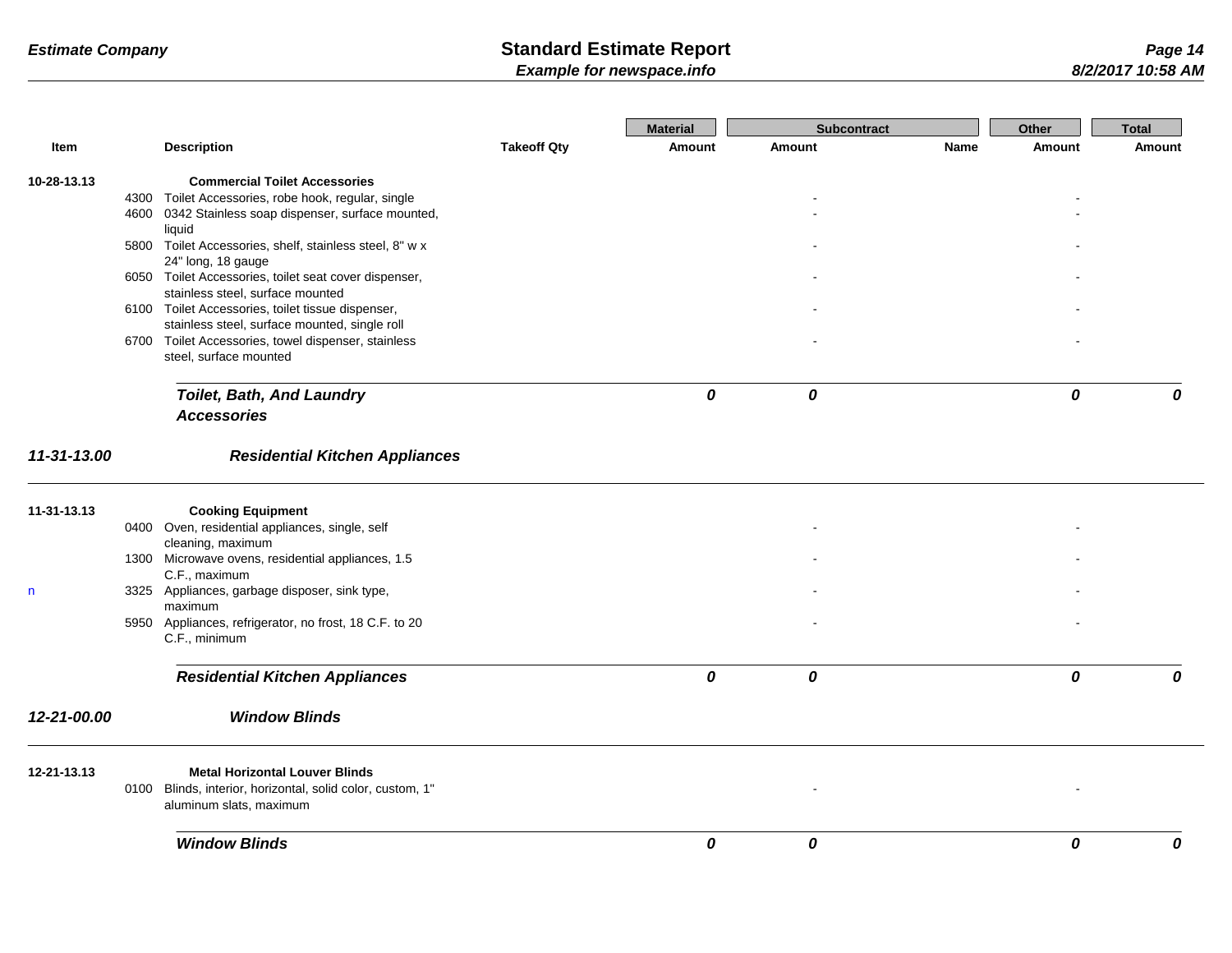|             |                                                                                                                                                                                                                                                              |                                                    | <b>Material</b> | <b>Subcontract</b> |             | Other          | <b>Total</b> |
|-------------|--------------------------------------------------------------------------------------------------------------------------------------------------------------------------------------------------------------------------------------------------------------|----------------------------------------------------|-----------------|--------------------|-------------|----------------|--------------|
| Item        | <b>Description</b>                                                                                                                                                                                                                                           | <b>Takeoff Qty</b>                                 | <b>Amount</b>   | Amount             | <b>Name</b> | <b>Amount</b>  | Amount       |
| 12-24-00.00 | <b>Window Shades</b>                                                                                                                                                                                                                                         |                                                    |                 |                    |             |                |              |
| 12-24-13.10 | <b>Shades</b><br>Shades, vinyl laminated fiberglass, translucent, 6<br>1700<br>gauge                                                                                                                                                                         |                                                    |                 |                    |             |                |              |
|             | <b>Window Shades</b>                                                                                                                                                                                                                                         |                                                    | 0               | $\boldsymbol{o}$   |             | 0              | 0            |
| 12-32-16.00 |                                                                                                                                                                                                                                                              | <b>Manufactured Plastic-Laminate-Clad Casework</b> |                 |                    |             |                |              |
| 12-32-16.10 | <b>Plastic Laminate Casework</b><br>100 LF High Pressure Laminate Custom made Break<br>Area Bases & Uppers<br>100 LF High Pressure Laminate Custom made Work<br>Area Base Only<br>100 LF High Pressure Laminate or MDF<br>Premanufactured Upper & Lower base |                                                    |                 |                    |             |                |              |
|             | <b>Manufactured</b><br><b>Plastic-Laminate-Clad Casework</b>                                                                                                                                                                                                 |                                                    | 0               | 0                  |             | 0              | 0            |
| 12-36-23.00 | <b>Plastic Countertops</b>                                                                                                                                                                                                                                   |                                                    |                 |                    |             |                |              |
| 12-36-23.13 | <b>Plastic-Laminate-Clad Countertops</b><br>Counter Tops, stock, plastic laminate, 24" wide,<br>0100<br>includes backsplash, maximum                                                                                                                         |                                                    |                 |                    |             |                |              |
|             | <b>Plastic Countertops</b>                                                                                                                                                                                                                                   |                                                    | 0               | 0                  |             | 0              | 0            |
| 12-51-16.00 | <b>Case Goods</b>                                                                                                                                                                                                                                            |                                                    |                 |                    |             |                |              |
| 12-51-16.10 | <b>Subcontractor Office Supply Case Goods</b><br>0010 ALLOWANCE                                                                                                                                                                                              |                                                    |                 |                    |             | $\blacksquare$ |              |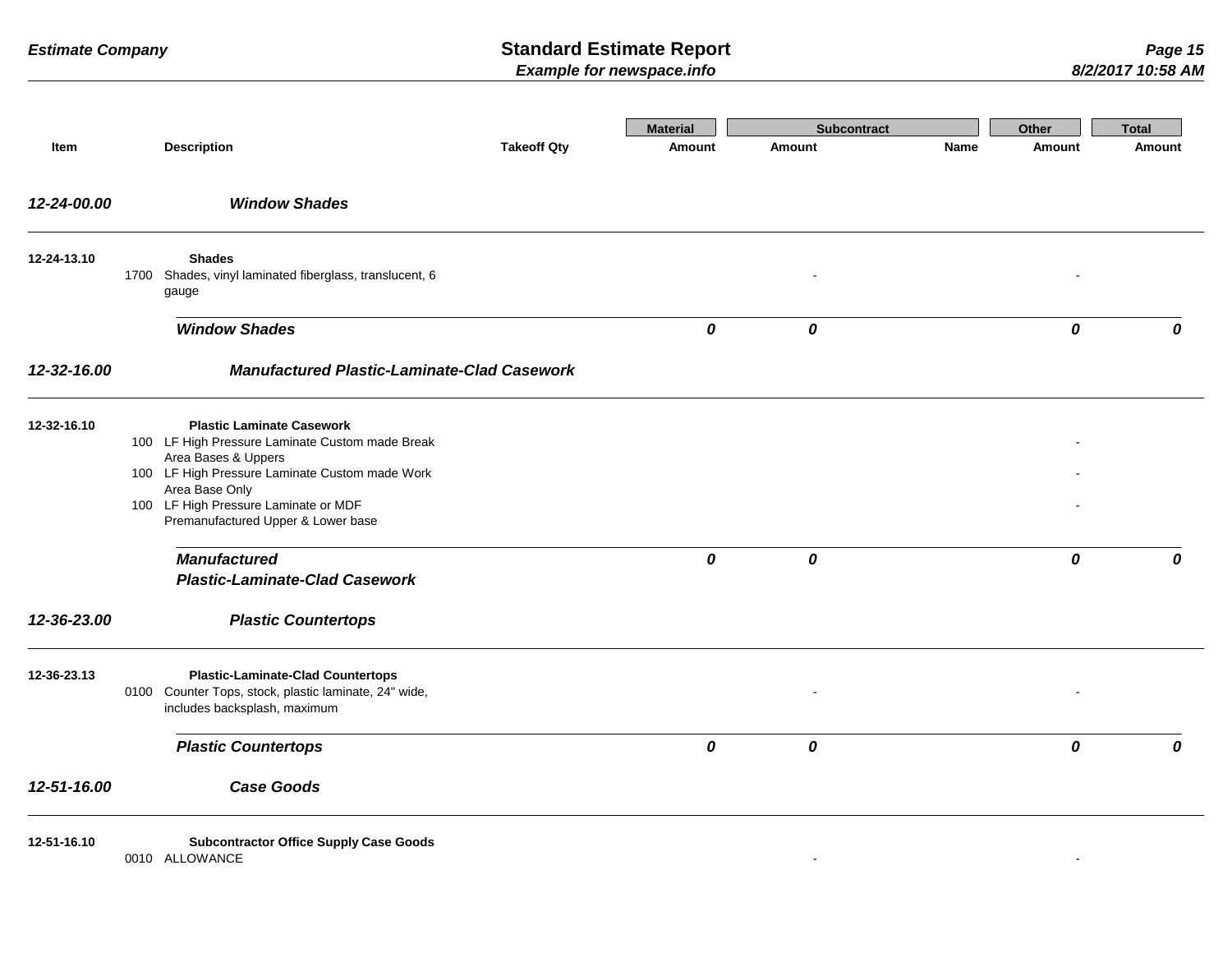|             |                        |                                                                                                          |                    | <b>Material</b> | <b>Subcontract</b> |             | Other         | <b>Total</b> |
|-------------|------------------------|----------------------------------------------------------------------------------------------------------|--------------------|-----------------|--------------------|-------------|---------------|--------------|
| Item        | <b>Description</b>     |                                                                                                          | <b>Takeoff Qty</b> | Amount          | Amount             | <b>Name</b> | <b>Amount</b> | Amount       |
|             | <b>Case Goods</b>      |                                                                                                          |                    | 0               | 0                  |             | 0             | 0            |
| 14-24-23.00 |                        | <b>Hydraulic Passenger Elevators</b>                                                                     |                    |                 |                    |             |               |              |
| 14-24-23.10 |                        | <b>Hydraulic Passenger Elevators And Options</b>                                                         |                    |                 |                    |             |               |              |
|             | Ib capacity, add       | 2100 Elevators, hydraulic passenger, base unit,<br>standard finish, 1500 lb, 100 fpm, 2 stop, for 2500   |                    |                 |                    |             |               |              |
|             | for 2 stop             | 2100 Elevators, hydraulic passenger, Rated Houssing                                                      |                    |                 |                    |             |               |              |
|             |                        | <b>Hydraulic Passenger Elevators</b>                                                                     |                    | 0               | 0                  |             | 0             | 0            |
| 21-13-16.00 |                        | <b>Dry-Pipe Sprinkler Systems</b>                                                                        |                    |                 |                    |             |               |              |
| 21-13-16.50 |                        | Dry-Pipe Sprinkler System Components                                                                     |                    |                 |                    |             |               |              |
|             | Improvement            | 0600 Sprinkler System Modification for Tenant                                                            |                    |                 |                    |             |               |              |
|             | 1/2" NPT, 1/2" orifice | 3740 Pendant or upright heads, 135 deg to 286 deg F,                                                     |                    |                 |                    |             |               |              |
| n           | or riser to 18"        | 4900 Cut-in heads, upright or recessed, 1/2" NPT, drop                                                   |                    |                 |                    |             |               |              |
| n           | watch, allow           | 4950 Drain and test system, monitor and post fire                                                        |                    |                 |                    |             |               |              |
|             |                        | <b>Dry-Pipe Sprinkler Systems</b>                                                                        |                    | 0               | 0                  |             | 0             | 0            |
| 22-11-19.00 |                        | <b>Domestic Water Piping Specialties</b>                                                                 |                    |                 |                    |             |               |              |
| 22-11-19.42 |                        | <b>Backflow Preventers</b>                                                                               |                    |                 |                    |             |               |              |
|             |                        | 5720 Backflow preventer, reduced pressure principle,<br>iron, automatic operation, OS&Y valves, flanged, |                    |                 |                    |             |               |              |
|             |                        | 6" pipe size, includes valves and four test cocks                                                        |                    |                 |                    |             |               |              |
|             |                        | <b>Domestic Water Piping Specialties</b>                                                                 |                    | 0               | 0                  |             | 0             | 0            |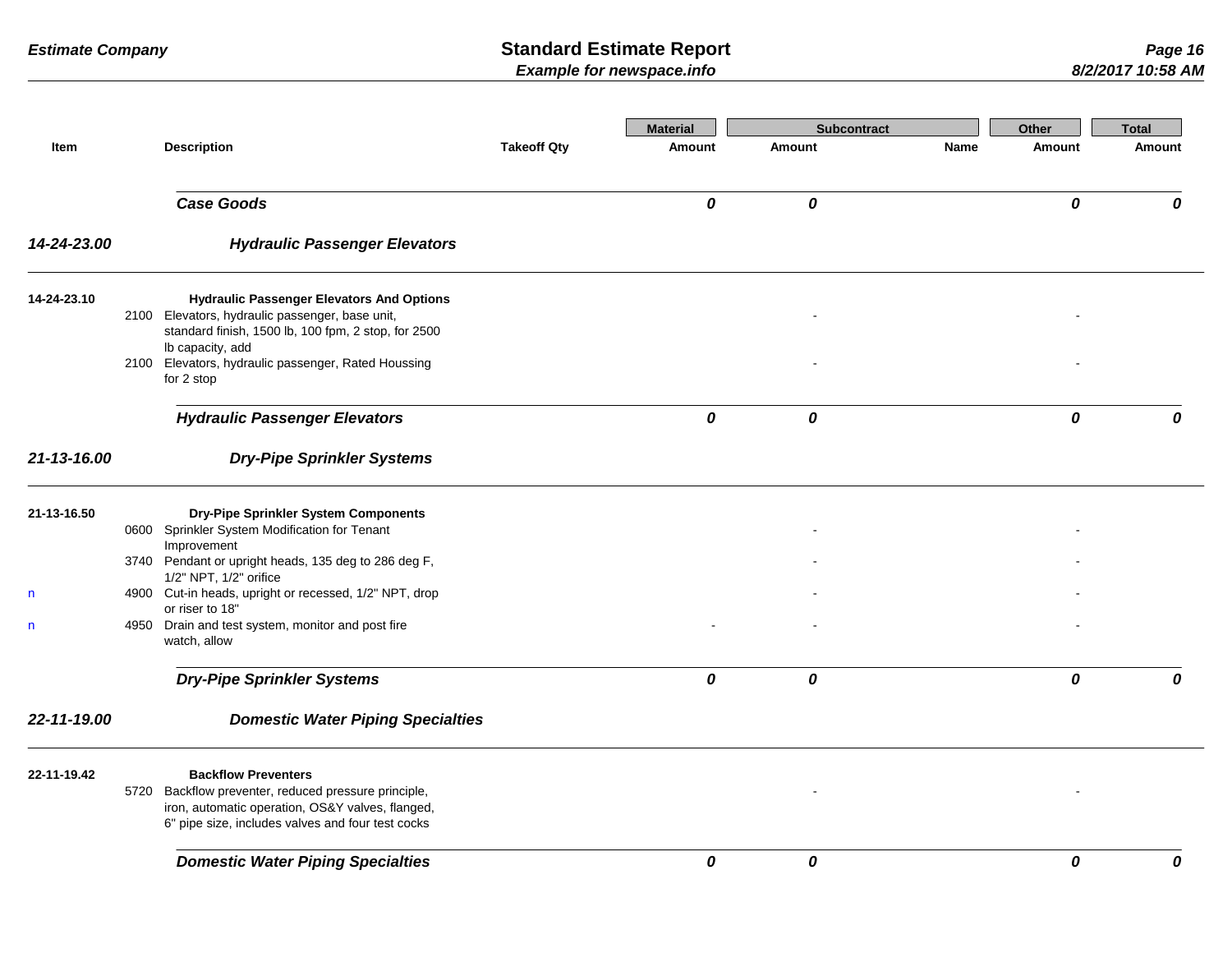|             |                                                                                                                                                            |                                                                                                      |                    | <b>Material</b> | <b>Subcontract</b> |             | Other         | <b>Total</b>  |
|-------------|------------------------------------------------------------------------------------------------------------------------------------------------------------|------------------------------------------------------------------------------------------------------|--------------------|-----------------|--------------------|-------------|---------------|---------------|
| Item        | <b>Description</b>                                                                                                                                         |                                                                                                      | <b>Takeoff Qty</b> | <b>Amount</b>   | Amount             | <b>Name</b> | <b>Amount</b> | <b>Amount</b> |
| 23-05-93.00 |                                                                                                                                                            | <b>Testing, Adjusting, And Balancing For HVAC</b>                                                    |                    |                 |                    |             |               |               |
| 23-05-93.10 | <b>Balancing, Air</b><br>1000<br>centrifugal fans, utility sets, (Subcontractor's<br>quote including material & labor)                                     | Balancing, air, heating and ventilating equipment,                                                   |                    |                 |                    |             |               |               |
|             | <b>For HVAC</b>                                                                                                                                            | <b>Testing, Adjusting, And Balancing</b>                                                             |                    | 0               | 0                  |             | 0             | 0             |
| 23-34-23.00 |                                                                                                                                                            | <b>HVAC Power Ventilators</b>                                                                        |                    |                 |                    |             |               |               |
| 23-34-23.10 | 6670<br>damper, 110 CFM                                                                                                                                    | <b>HVAC Power Circulators And Ventilators</b><br>Fans, residential, bath exhaust, grille, back draft |                    |                 |                    |             |               |               |
|             | <b>HVAC Power Ventilators</b>                                                                                                                              |                                                                                                      |                    | 0               | 0                  |             | 0             | 0             |
| 23-37-13.00 |                                                                                                                                                            | <b>Diffusers, Registers, And Grilles</b>                                                             |                    |                 |                    |             |               |               |
| 23-37-13.60 | <b>Registers</b><br>Register, air return, ceiling or wall, fixed face<br>5280<br>includes adjustable opposed blade damper                                  | blades, anodized aluminum, 45 Deg., 24" x 24",                                                       |                    |                 |                    |             |               |               |
|             | <b>Diffusers, Registers, And Grilles</b>                                                                                                                   |                                                                                                      |                    | 0               | 0                  |             | 0             | 0             |
| 23-81-23.00 |                                                                                                                                                            | <b>Computer-Room Air-Conditioners</b>                                                                |                    |                 |                    |             |               |               |
| 23-81-23.10 | <b>Computer Room Units</b><br>1080 Computer room unit, air cooled, 3 ton, includes<br>remote condenser, excludes interconnecting<br>tubing and refrigerant |                                                                                                      |                    |                 |                    |             |               |               |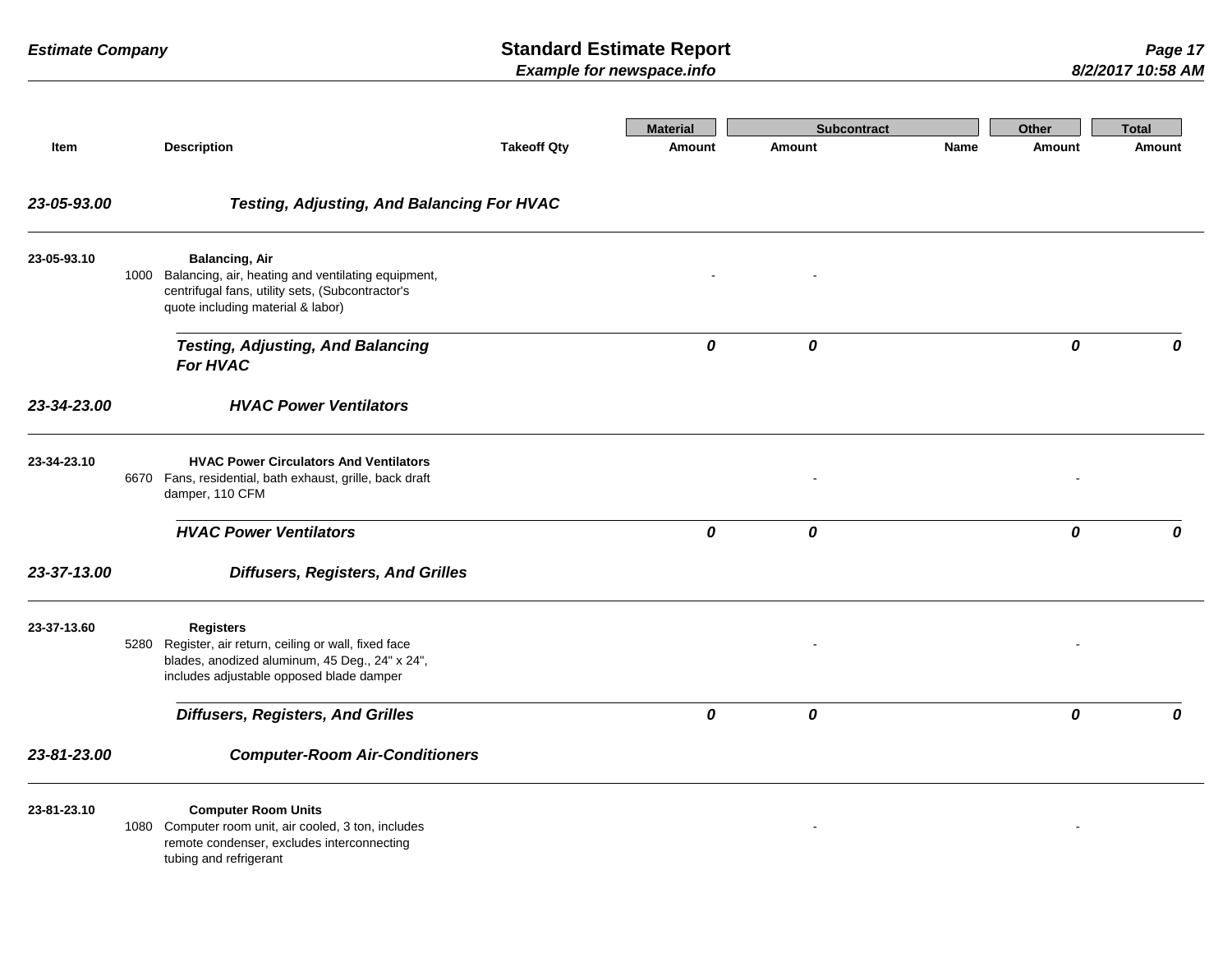|                  |                                                                                                                                                                                                        |                    | <b>Material</b> | <b>Subcontract</b> |             | Other  | <b>Total</b> |
|------------------|--------------------------------------------------------------------------------------------------------------------------------------------------------------------------------------------------------|--------------------|-----------------|--------------------|-------------|--------|--------------|
| Item             | <b>Description</b>                                                                                                                                                                                     | <b>Takeoff Qty</b> | <b>Amount</b>   | Amount             | <b>Name</b> | Amount | Amount       |
|                  | <b>Computer-Room Air-Conditioners</b>                                                                                                                                                                  |                    | 0               | 0                  |             | 0      | 0            |
| 23-81-43.00      | <b>Air-Source Unitary Heat Pumps</b>                                                                                                                                                                   |                    |                 |                    |             |        |              |
| 23-81-43.10<br>n | <b>Air-Source Heat Pumps</b><br>1060 Heat pump, air air split system, 5 ton cooling, 27<br>mbh heat @ 0degf, includs outside cndnsng unit<br>only, excluds intrcnn tubing, curbs, pads and<br>ductwork |                    |                 |                    |             |        |              |
|                  | <b>Air-Source Unitary Heat Pumps</b>                                                                                                                                                                   |                    | 0               | 0                  |             | 0      | 0            |
| 26-05-26.00      | <b>Grounding And Bonding For Electrical Systems</b>                                                                                                                                                    |                    |                 |                    |             |        |              |
| 26-05-26.80      | Grounding<br>2800 Grounding connection, brazed, #6 wire                                                                                                                                                |                    |                 |                    |             |        |              |
|                  | <b>Grounding And Bonding For</b><br><b>Electrical Systems</b>                                                                                                                                          |                    | 0               | 0                  |             | 0      | 0            |
| 26-05-33.00      | <b>Raceway And Boxes For Electrical Systems</b>                                                                                                                                                        |                    |                 |                    |             |        |              |
| 26-05-33.05      | <b>Conduit</b><br>2000 Rigid galvanized steel conduit elbows, 1/2"<br>diameter, to 15' high                                                                                                            |                    |                 |                    |             |        |              |
|                  | <b>Raceway And Boxes For Electrical</b><br><b>Systems</b>                                                                                                                                              |                    | 0               | 0                  |             | 0      | 0            |
| 26-05-39.00      | <b>Underfloor Raceways For Electrical Systems</b>                                                                                                                                                      |                    |                 |                    |             |        |              |
| 26-05-39.30      | <b>Conduit In Concrete Slab</b><br>4450 Rigid galvanized steel conduit, 1" diameter, in<br>concrete slab, incl terminations, fittings and<br>supports                                                  |                    |                 |                    |             |        |              |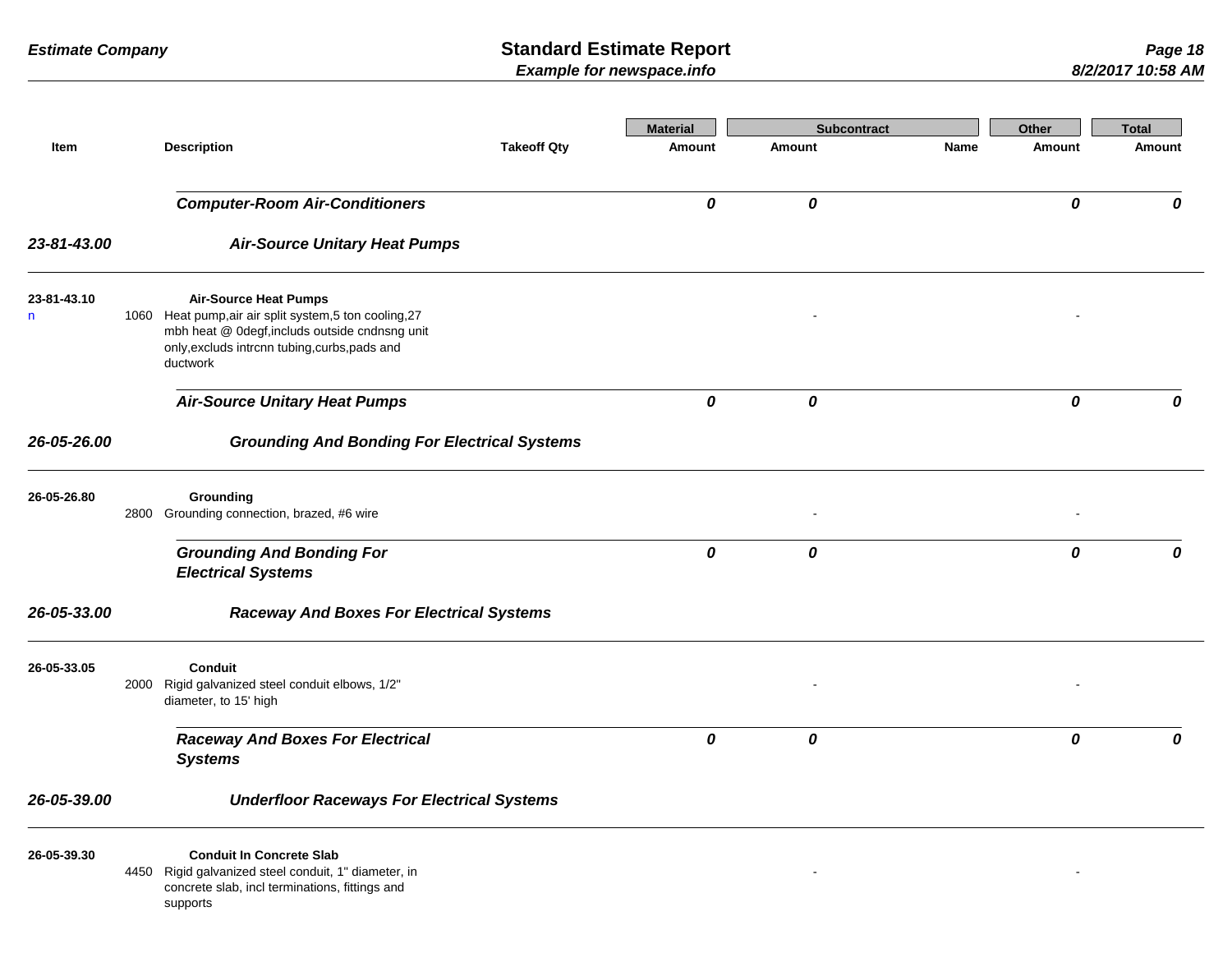| Item        | <b>Description</b>                                                                                                                                      | <b>Takeoff Qty</b> | <b>Material</b><br><b>Amount</b> | <b>Subcontract</b><br>Amount | Name | <b>Other</b><br><b>Amount</b> | <b>Total</b><br>Amount |
|-------------|---------------------------------------------------------------------------------------------------------------------------------------------------------|--------------------|----------------------------------|------------------------------|------|-------------------------------|------------------------|
|             |                                                                                                                                                         |                    |                                  |                              |      |                               |                        |
|             | <b>Underfloor Raceways For Electrical</b>                                                                                                               |                    | 0                                | 0                            |      | 0                             | 0                      |
|             | <b>Systems</b>                                                                                                                                          |                    |                                  |                              |      |                               |                        |
| 26-05-43.00 | <b>Underground Ducts And Raceways For Electrical Systems</b>                                                                                            |                    |                                  |                              |      |                               |                        |
| 26-05-90.10 | <b>Residential Wiring</b>                                                                                                                               |                    |                                  |                              |      |                               |                        |
|             | 1800 Lightning surge suppressor, resi, for above<br>services, add                                                                                       |                    |                                  |                              |      |                               |                        |
|             | 4370 Receptacle devices, resi, decorator style, GFI<br>with #12/2, type MC cable, incl box & cover plate                                                |                    |                                  |                              |      |                               |                        |
|             | 4730 Range outlet, resi, 30' of #8/3, EMT & wire, 50                                                                                                    |                    |                                  |                              |      |                               |                        |
|             | amp, 240 V, incl box & ext cover plate<br>4990 Door bell chime, resi, transformer, 2 buttons,                                                           |                    |                                  |                              |      |                               |                        |
|             | luxury model, 3 buttons, 60' bellwire<br>8080 Disposal, resi, hook-up, 1pole CB & 25' of #12/2,<br>MC cable, 20 A, incl switch, outlet box, 3' of       |                    |                                  |                              |      |                               |                        |
|             | flexible wiring<br>8220 Vent/exhaust fan, resi, hook-up, type MC cable<br>8362 Paddle fan, resi, variable speed (w/lights),<br>economy model (AC motor) |                    |                                  |                              |      |                               |                        |
|             | <b>Underground Ducts And Raceways</b><br><b>For Electrical Systems</b>                                                                                  |                    | 0                                | 0                            |      | 0                             | 0                      |
| 26-09-23.00 | <b>Lighting Control Devices</b>                                                                                                                         |                    |                                  |                              |      |                               |                        |
| 26-09-23.10 | <b>Energy Saving Lighting Devices</b>                                                                                                                   |                    |                                  |                              |      |                               |                        |
|             | 0105 Maestro 150-Watt Single-Pole/3-Way LED<br>Dimmer with Motion Sensor and Wallplate, White                                                           |                    |                                  |                              |      |                               |                        |
|             | 0120 Lighting devices, occupancy sensors, dual<br>technology, ceiling mounted                                                                           |                    |                                  |                              |      |                               |                        |
|             | <b>Lighting Control Devices</b>                                                                                                                         |                    | 0                                | 0                            |      | 0                             | 0                      |
| 26-24-13.00 | <b>Switchboards</b>                                                                                                                                     |                    |                                  |                              |      |                               |                        |
| 26-24-13.10 | <b>Incoming Switchboards</b>                                                                                                                            |                    |                                  |                              |      |                               |                        |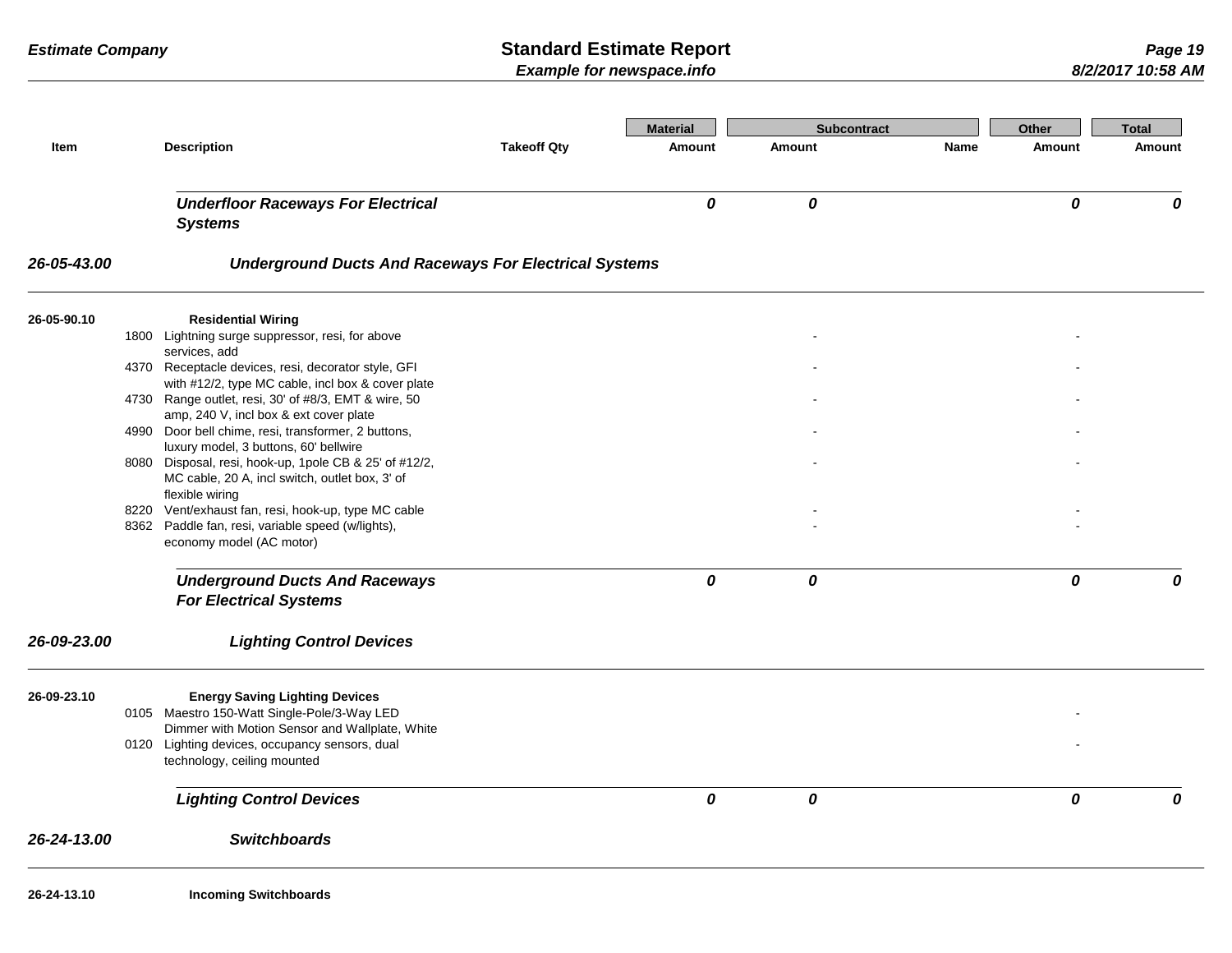|                   |      |                                                                                                                                                                           |                    | <b>Material</b> | <b>Subcontract</b> |      | Other  | <b>Total</b> |
|-------------------|------|---------------------------------------------------------------------------------------------------------------------------------------------------------------------------|--------------------|-----------------|--------------------|------|--------|--------------|
| Item              |      | <b>Description</b>                                                                                                                                                        | <b>Takeoff Qty</b> | Amount          | Amount             | Name | Amount | Amount       |
| 26-24-13.10<br>n  |      | <b>Incoming Switchboards</b><br>6000 Main switchboards, w/ disconnect & CB, 3P, 4W,<br>avg cost per amp                                                                   |                    |                 |                    |      |        |              |
| 26-24-13.30<br>n. |      | <b>Distribution Switchboards Section</b><br>2000 Distribution switchboards, 120/208v or 277/480v,<br>avg cost per amp                                                     |                    |                 |                    |      |        |              |
|                   |      | <b>Switchboards</b>                                                                                                                                                       |                    | 0               | 0                  |      | 0      | 0            |
| 26-24-16.00       |      | <b>Panelboards</b>                                                                                                                                                        |                    |                 |                    |      |        |              |
| 26-24-16.30       |      | <b>Panelboards Commercial Applications</b><br>1000 Panelboards, 3 phase 4 wire, main lugs, 120/208<br>V, 225 amp, 42 circuits, NQOD, incl 20 A 1 pole<br>plug-in breakers |                    |                 |                    |      |        |              |
|                   |      | <b>Panelboards</b>                                                                                                                                                        |                    | 0               | 0                  |      | 0      | 0            |
| 26-27-26.00       |      | <b>Wiring Devices</b>                                                                                                                                                     |                    |                 |                    |      |        |              |
| 26-27-26.20       | 2470 | <b>Wiring Devices Elements</b><br>Duplex receptacle, grounded, 120 volt, 20 amp<br>2490 Receptacle, Copier or SPecial Equipment 30 Amp                                    |                    |                 |                    |      |        |              |
|                   |      | <b>Wiring Devices</b>                                                                                                                                                     |                    | 0               | 0                  |      | 0      | 0            |
| 26-29-13.00       |      | <b>Enclosed Controllers</b>                                                                                                                                               |                    |                 |                    |      |        |              |
| 26-29-13.20       |      | <b>Control Stations</b><br>0200 Control stations, heavy duty, hand/off/automatic,<br>NEMA <sub>1</sub>                                                                    |                    |                 |                    |      |        |              |
|                   |      | <b>Enclosed Controllers</b>                                                                                                                                               |                    | 0               | 0                  |      | 0      | 0            |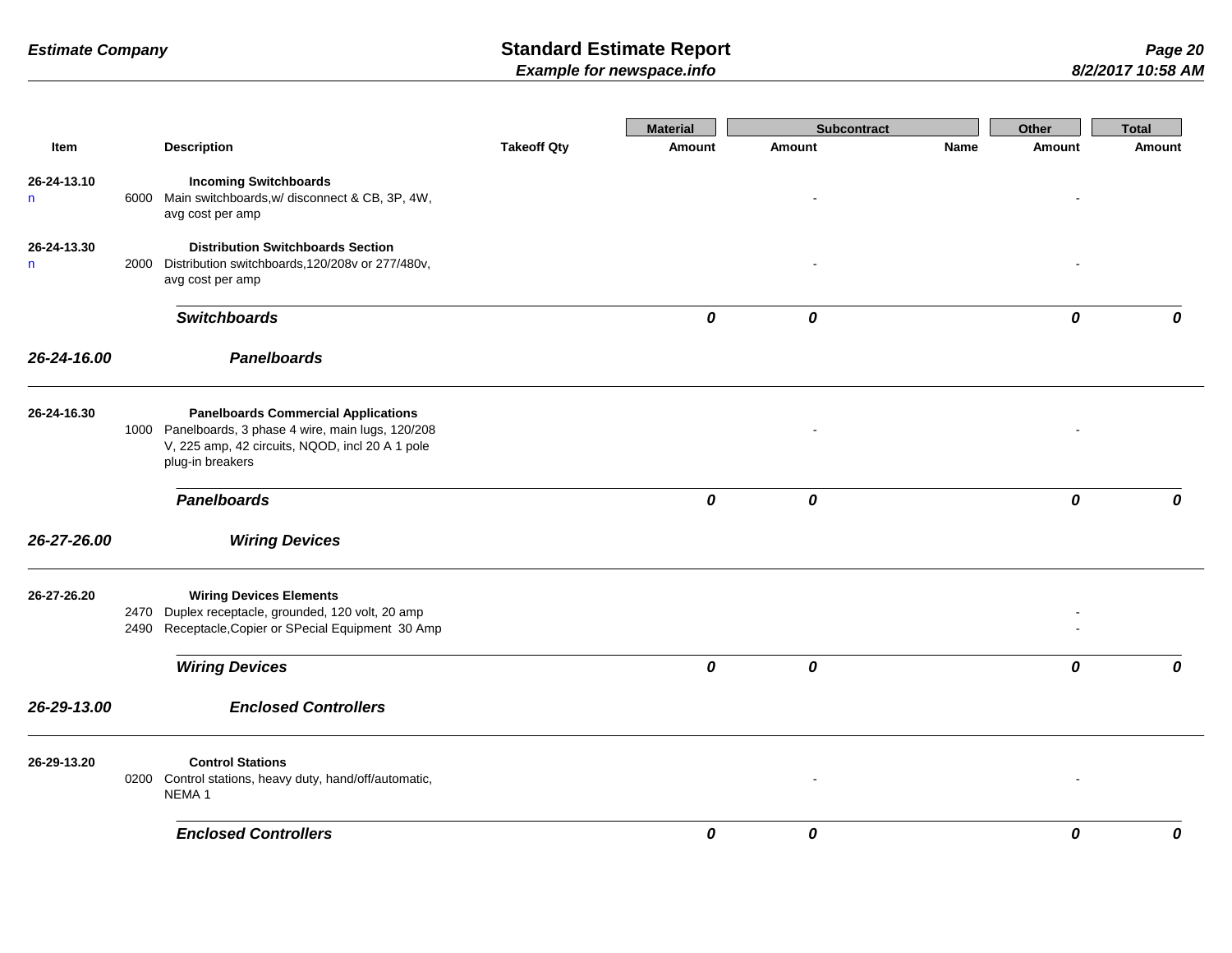|                  |      |                                                                                                                                                                                                                |                    | <b>Material</b> | <b>Subcontract</b> |      | Other  | <b>Total</b> |
|------------------|------|----------------------------------------------------------------------------------------------------------------------------------------------------------------------------------------------------------------|--------------------|-----------------|--------------------|------|--------|--------------|
| Item             |      | <b>Description</b>                                                                                                                                                                                             | <b>Takeoff Qty</b> | Amount          | <b>Amount</b>      | Name | Amount | Amount       |
| 26-32-13.00      |      | <b>Engine Generators</b>                                                                                                                                                                                       |                    |                 |                    |      |        |              |
| 26-32-13.13      |      | <b>Diesel-Engine-Driven Generator Sets</b><br>2100 Generator set, diesel, 3 phase 4 wire, 277/480 V,<br>50 kW, incl battery, charger, muffler & automatic<br>transfer switch, excl conduit, wiring, & concrete |                    |                 |                    |      |        |              |
|                  |      | <b>Engine Generators</b>                                                                                                                                                                                       |                    | 0               | 0                  |      | 0      | 0            |
| 26-51-13.00      |      | <b>Interior Lighting Fixtures, Lamps, And Ballasts</b>                                                                                                                                                         |                    |                 |                    |      |        |              |
| 26-51-13.50<br>n |      | <b>Interior Lighting Fixtures</b><br>0400 Fluorescent fixture, interior, acryl lens, 2-40 W, 2'<br>W x 4' L, incl lamps<br>3200 LED fixture, interior                                                          |                    |                 |                    |      |        |              |
|                  |      | <b>Interior Lighting Fixtures, Lamps,</b><br><b>And Ballasts</b>                                                                                                                                               |                    | 0               | 0                  |      | 0      | 0            |
| 26-52-00.00      |      | <b>Emergency Lighting</b>                                                                                                                                                                                      |                    |                 |                    |      |        |              |
| 26-52-13.10      | 0500 | <b>Emergency Lighting And Battery Units</b><br>Emergency light units, lead battery operated, twin<br>sealed beam light, 25 W, 6 V each                                                                         |                    |                 |                    |      |        |              |
|                  |      | <b>Emergency Lighting</b>                                                                                                                                                                                      |                    | 0               | 0                  |      | 0      | 0            |
| 26-53-00.00      |      | <b>Exit Signs</b>                                                                                                                                                                                              |                    |                 |                    |      |        |              |
| 26-53-13.10      |      | <b>Exit Lighting Fixtures</b><br>0220 Exit lighting, L.E.D. standard, double face, ceiling<br>or wall mount<br>0900 Emergency lights, battery operated,<br>self-contained fluor lamp pack                      |                    |                 |                    |      |        |              |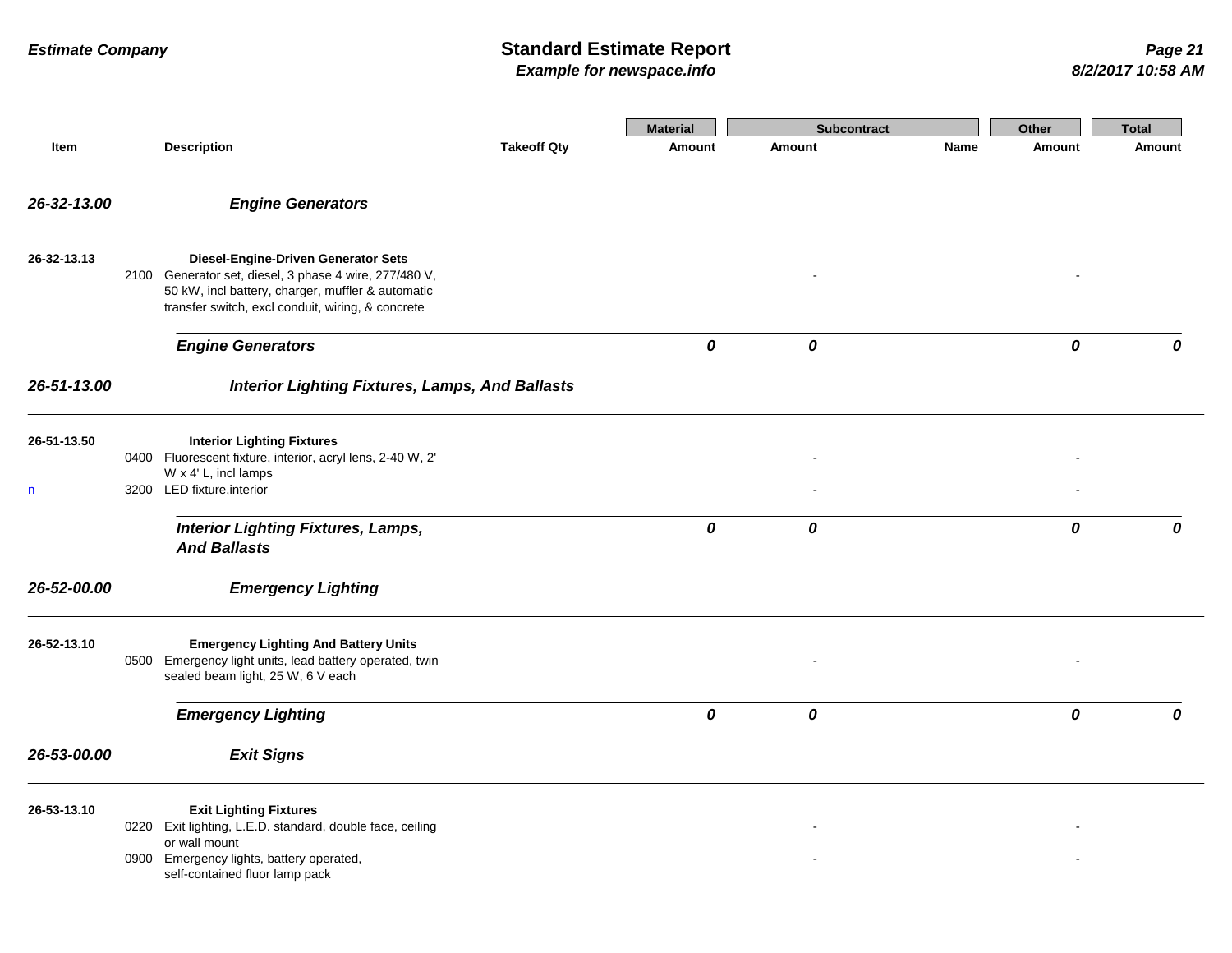|                              |                                                                                              |                    | <b>Material</b> | <b>Subcontract</b> |      | Other         | <b>Total</b> |
|------------------------------|----------------------------------------------------------------------------------------------|--------------------|-----------------|--------------------|------|---------------|--------------|
| Item                         | <b>Description</b>                                                                           | <b>Takeoff Qty</b> | Amount          | <b>Amount</b>      | Name | <b>Amount</b> | Amount       |
|                              | <b>Exit Signs</b>                                                                            |                    | $\pmb{o}$       | $\pmb{\mathit{o}}$ |      | 0             | 0            |
| 27-32-00.00                  | <b>Voice Communications Terminal Equipment</b>                                               |                    |                 |                    |      |               |              |
| 27-32-36.10                  | <b>TTY Telephone Equipment</b>                                                               |                    |                 |                    |      |               |              |
| $\mathsf{n}$<br>$\mathsf{n}$ | 2020 Voice/Tel/Data STUB UP ONLY NO DATA<br>2030 Voice/Tel/Data Terminated & Tested to Patch |                    |                 |                    |      |               |              |
|                              | panel (Confirm quantity per seat)                                                            |                    |                 |                    |      |               |              |
| n                            | 2040 Voice/Tel/Data equipment rack                                                           |                    |                 |                    |      |               |              |
|                              | <b>Voice Communications Terminal</b>                                                         |                    | 0               | 0                  |      | 0             | 0            |
|                              | <b>Equipment</b>                                                                             |                    |                 |                    |      |               |              |
| 27-41-00.00                  | <b>Audio-Video Systems</b>                                                                   |                    |                 |                    |      |               |              |
| 27-41-19.10                  | T.V. Systems                                                                                 |                    |                 |                    |      |               |              |
|                              | 2600 TV systems, closed circuit, industrial, for addl<br>camera stations, add                |                    |                 |                    |      |               |              |
|                              | <b>Audio-Video Systems</b>                                                                   |                    | 0               | 0                  |      | 0             | 0            |
| 27-51-19.00                  | <b>Sound Masking Systems</b>                                                                 |                    |                 |                    |      |               |              |
| 27-51-19.10                  | <b>Sound System</b>                                                                          |                    |                 |                    |      |               |              |
| $\mathsf{n}$                 | 7000 Voice/data rough-in/backbone, raceway only, avg.<br>cost/sf                             |                    |                 |                    |      |               |              |
| n                            | 7000 Voice/data rough-in/backbone, raceway only, avg.<br>cost/sf                             |                    |                 |                    |      |               |              |
|                              | <b>Sound Masking Systems</b>                                                                 |                    | 0               | $\pmb{o}$          |      | 0             | 0            |
| 27-53-00.00                  | <b>Distributed Systems</b>                                                                   |                    |                 |                    |      |               |              |
| 27-54-13.50                  | <b>Detection Systems</b>                                                                     |                    |                 |                    |      |               |              |
| n                            | 0030 Security & Access System                                                                |                    |                 |                    |      |               |              |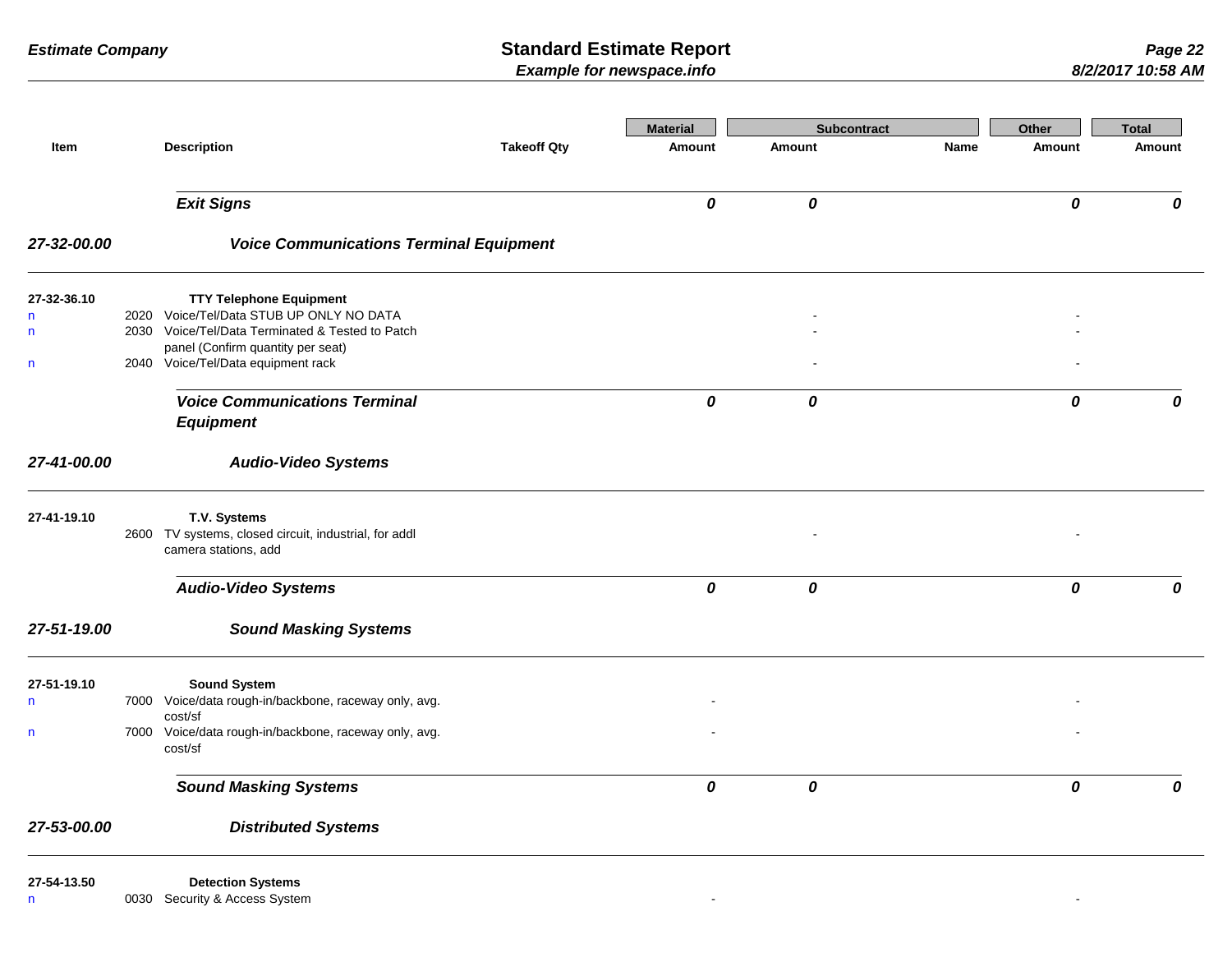|             |                                                  |                    | <b>Material</b> | <b>Subcontract</b> |      | Other  | <b>Total</b> |
|-------------|--------------------------------------------------|--------------------|-----------------|--------------------|------|--------|--------------|
| Item        | <b>Description</b>                               | <b>Takeoff Qty</b> | Amount          | Amount             | Name | Amount | Amount       |
| 27-54-13.50 | <b>Detection Systems</b>                         |                    |                 |                    |      |        |              |
|             | 0070 NFPA 13 Fire / Life safety system, complete |                    |                 |                    |      |        |              |
|             | <b>Distributed Systems</b>                       |                    |                 |                    |      |        | 0            |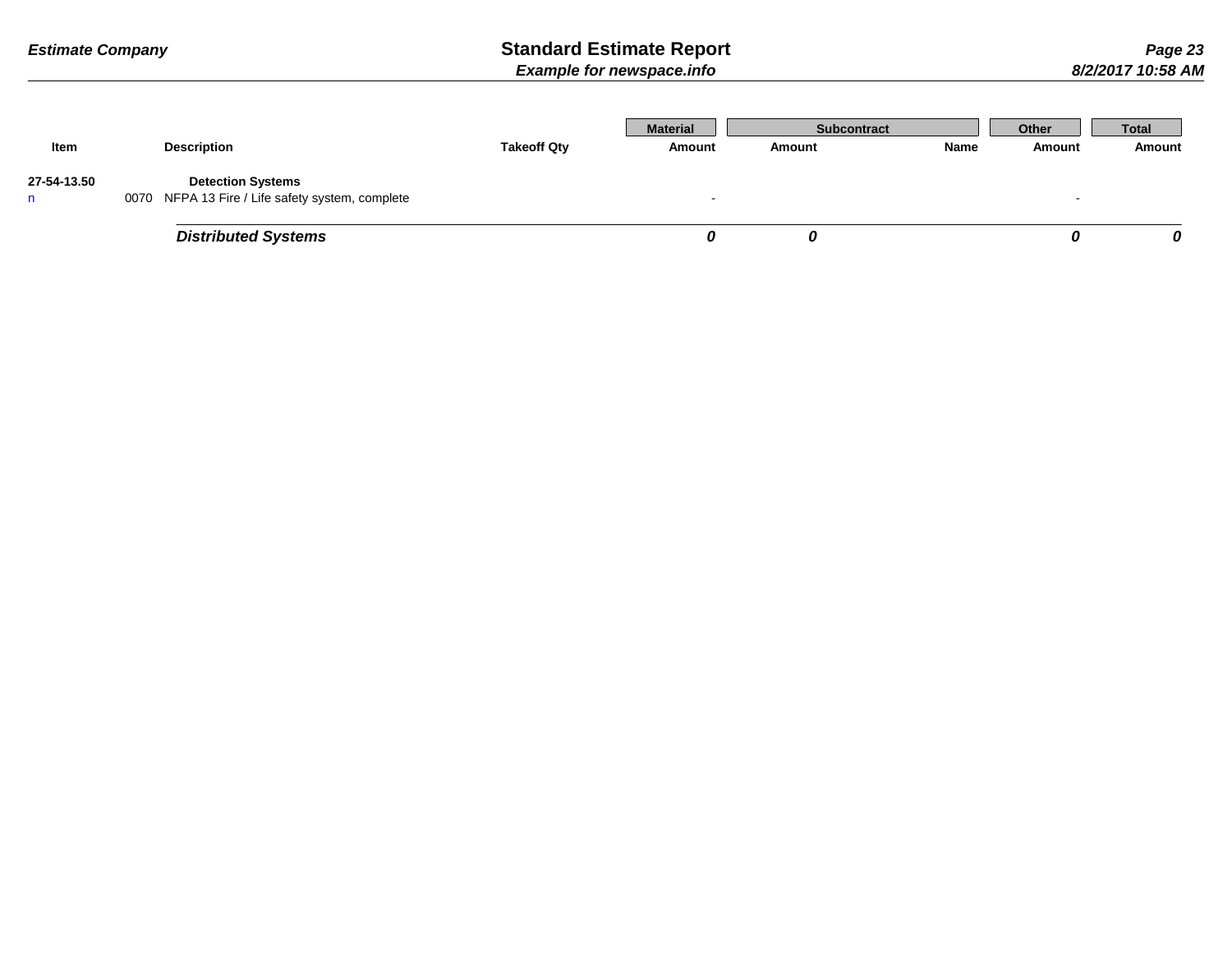## **Estimate Totals**

| <b>Description</b> | Amount Cuts/Adds Net Amount Totals |  | Hours | Rate | Cost Basis Cost per Unit | <b>Percent of Total</b> |
|--------------------|------------------------------------|--|-------|------|--------------------------|-------------------------|
| Labor              |                                    |  |       |      |                          |                         |
| Material           |                                    |  |       |      |                          |                         |
| Subcontract        |                                    |  |       |      |                          |                         |
| Equipment          |                                    |  |       |      |                          |                         |
| Other              |                                    |  |       |      |                          |                         |
|                    |                                    |  |       |      |                          |                         |
| <b>Total</b>       |                                    |  |       |      |                          |                         |